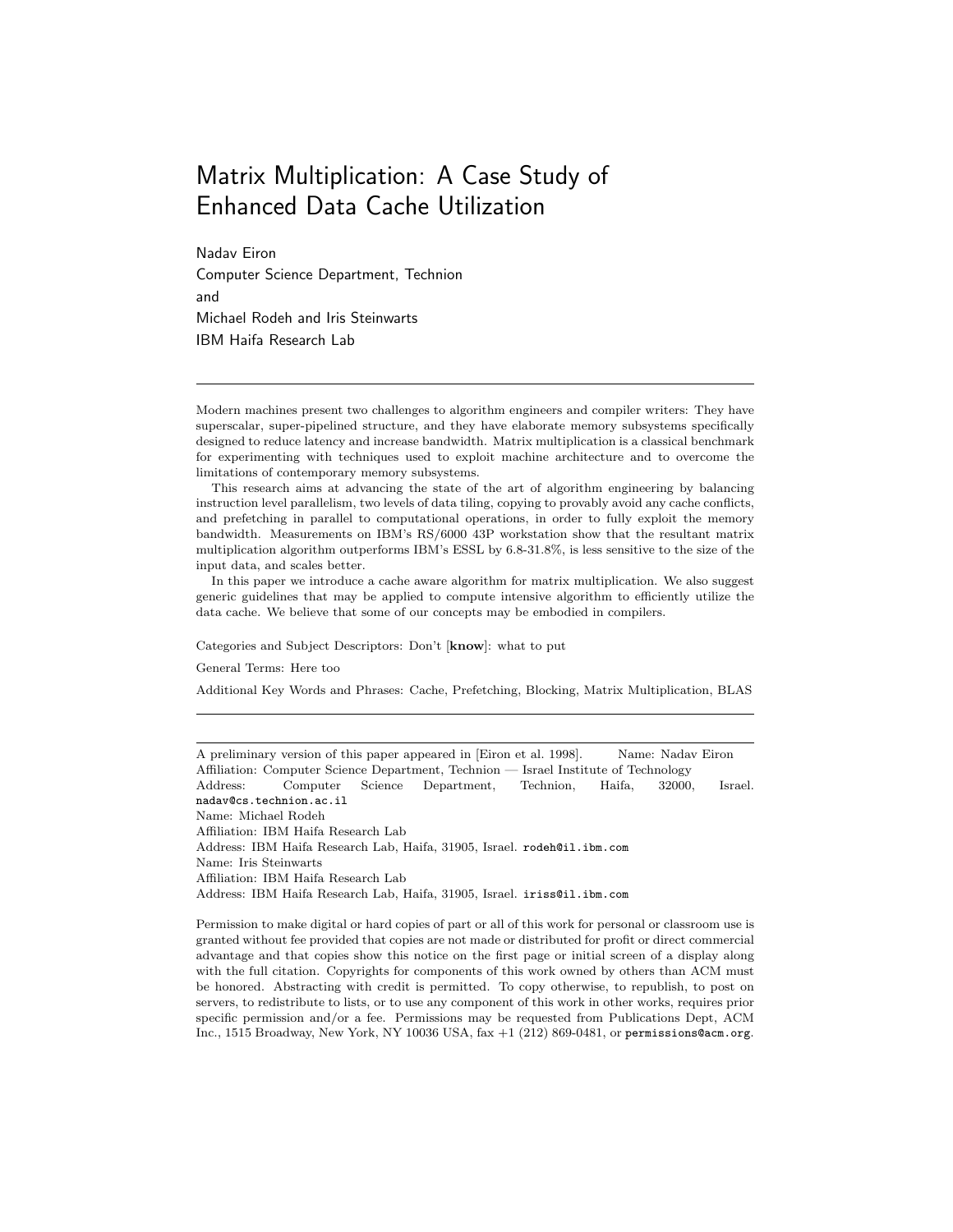#### 1. INTRODUCTION

As the gap between CPU and memory performance continues to grow, so does the importance of effective utilization of the memory hierarchy. This is especially evident in compute intensive algorithms that use large data sets, such as most numeric problems. The problem of dense matrix multiplication is a classical benchmark for demonstrating the effectiveness of techniques that aim at improving memory utilization. A straightforward matrix multiplication algorithm performs  $O(N^3)$  scalar operations on  $O(N^2)$  data items. Moreover, this ratio can be preserved when performing the multiplication operation as a sequence of operations on sub-matrices. This feature of the problem, which is shared by other numeric problems, allows efficient utilization of the memory subsystem.

The efficient implementation of compute-intensive algorithms that use large data sets present a unique engineering challenge. To allow the implementation to exploit the full potential of the program's inherent instruction level parallelism, the adverse effects of the processor-memory performance gap should be minimized. A well engineered compute-intensive algorithm should:

- —Manage with small caches;
- —Avoid cache conflicts;
- —Hide memory latencies associated with "cold-start" cache misses.

A broad set of techniques has been suggested to adapt numeric algorithms to the peculiarities of contemporary memory subsystems. These techniques include software pipelining [Lam 1988], blocking (tiling) [Callahan et al. 1991a] and data copying [Callahan et al. 1991a; Temam et al. 1993]. Each of these techniques was designed as a solution to one of the first two engineering challenges presented above. The relatively new method of selective software prefetching [Callahan et al. 1991b; Mowry 1994; Mowry et al. 1992] aims at the third challenge. Software prefetching attempts to hide memory latencies by initiating a prefetch instruction sufficiently early, before the data item is used. However, the implementation should be carefully designed to avoid cache pollution by the prefetched data (see [Lee et al. 1994]). If the prefetch instruction is non-blocking, the memory access will be executed in parallel with the computations carried out by the CPU.

Basic linear algebra operations on matrices and vectors serve as building blocks in many algorithms and software packages. The importance of efficient implementation of such operations has led to the development of the BLAS (Basic Linear Algebra Subroutines) library standard. The standard is divided into three levels: BLAS-1 deals with vector/vector operations, BLAS-2 includes matrix/vector operations, and BLAS-3 includes matrix/matrix operations.

Previous attempts to improve the performance of BLAS-2 routines are reported in [Agarwal et al. 1994]. Similar work on BLAS-3 routines is presented in [Navarro et al. 1992]. Both these efforts employ a variety of techniques in order to overcome the memory hierarchy limitations. However, these efforts fail to meet all three challenges simultaneously.

We propose a new cache-aware  $O(N^3)$  matrix multiplication algorithm which builds upon known techniques to meet all of the three engineering challenges. Our algorithm is based on two observations: (i) The ratio between the number of scalar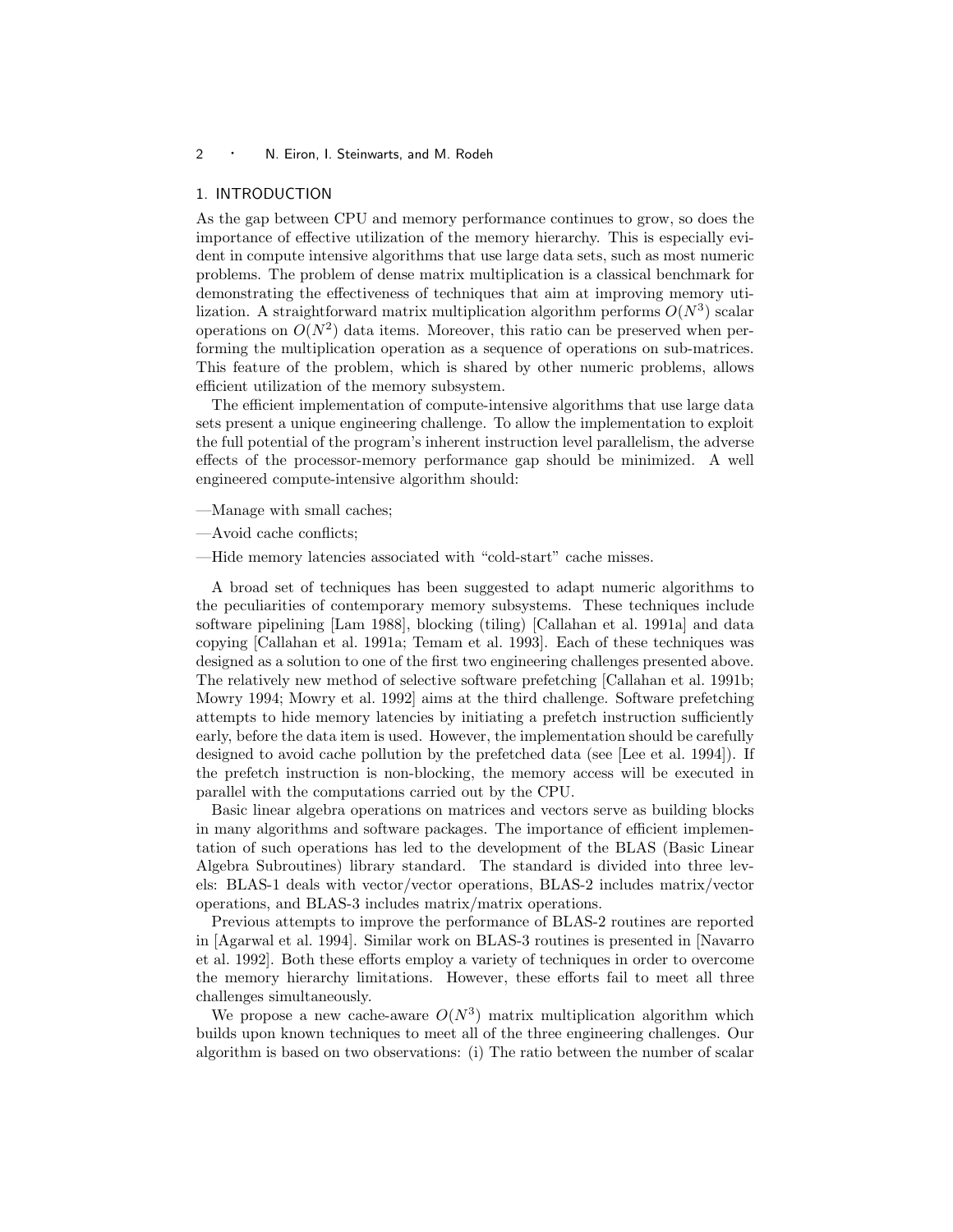operations and the data size remains high, even when the problem is divided into a sequence of sub-matrix multiplications. (ii) The system bus is a valuable hardware resource that should be taken into account in the algorithm design.

Our algorithm uses a blocking scheme that divides the matrices into relatively small non-square tiles, and treats the matrix multiplication operation as a series of tile multiplication phases. The data required for each phase is designed to completely fit in the cache. In addition, our scheme maintains a high ratio of scalar operations to the number of data items for each phase.

To maintain conflict-free mapping of the data regardless of the associativity level of the cache, the algorithm restructures the matrices into an array of interleaved tiles. The copying operation can be carried out during the multiplication process, using only a small copying buffer.

To cope with memory latency, all data required during phase i must be prefetched into the data cache during phase  $i-1$ . This is done simultaneously with the actual computation. The two activities must be well balanced. In particular, the smaller the latency and the higher the memory bandwidth — the smaller the portion of the cache needed. The order and timing of the prefetch instructions is designed to make sure that relevant data is not flushed from the cache. When doing so, the architectural features of the cache must be taken into account.

We prove that our cache-aware  $O(N^3)$  matrix multiplication algorithm does not suffer memory latency when running on an architecture that fits the assumptions of our machine model. The performance of our algorithm is not influenced by the size or layout of the input matrices. Assuming that the data set fits in the main memory of the machine, our algorithm maintains its behavior regardless of the data set size. In addition, unlike traditional blocking based algorithms, our algorithm shows little sensitivity to small changes in the input size.

We implemented our algorithm on an IBM RS/6000 PowerPC 604 based workstation. Our implementation allows instruction level parallelism by using tiling at the register level, combined with loop unrolling and software pipelining. The scheduling of machine instructions builds on the fact that in our algorithm, memory access operations are always serviced by the cache. Our implementation outperforms IBM's BLAS-3 matrix multiplication function by roughly 21.5%, on the average, for double precision data. For some values of  $N$ , our implementation runs  $31.8\%$  faster.

We go further to generalize the techniques used in our cache aware matrix multiplication algorithm to a set of guidelines that may be applied to a wide variety of compute intensive numeric algorithms. Again, we prove that an algorithm that complies with our guidelines will suffer no memory latencies when running on a platform that fits our abstract machine model.

The following section provides general background on the architecture of memory hierarchies in modern computers. In Section 3 we describe the assumptions that we make on the machine architecture. In Section 4 we outline our techniques and their application for matrix multiplication, while in Section 5 we present our implementation for the IBM RS/6000 platform. Section 6 presents the generic guidelines developed as a generalization of our matrix multiplication algorithm.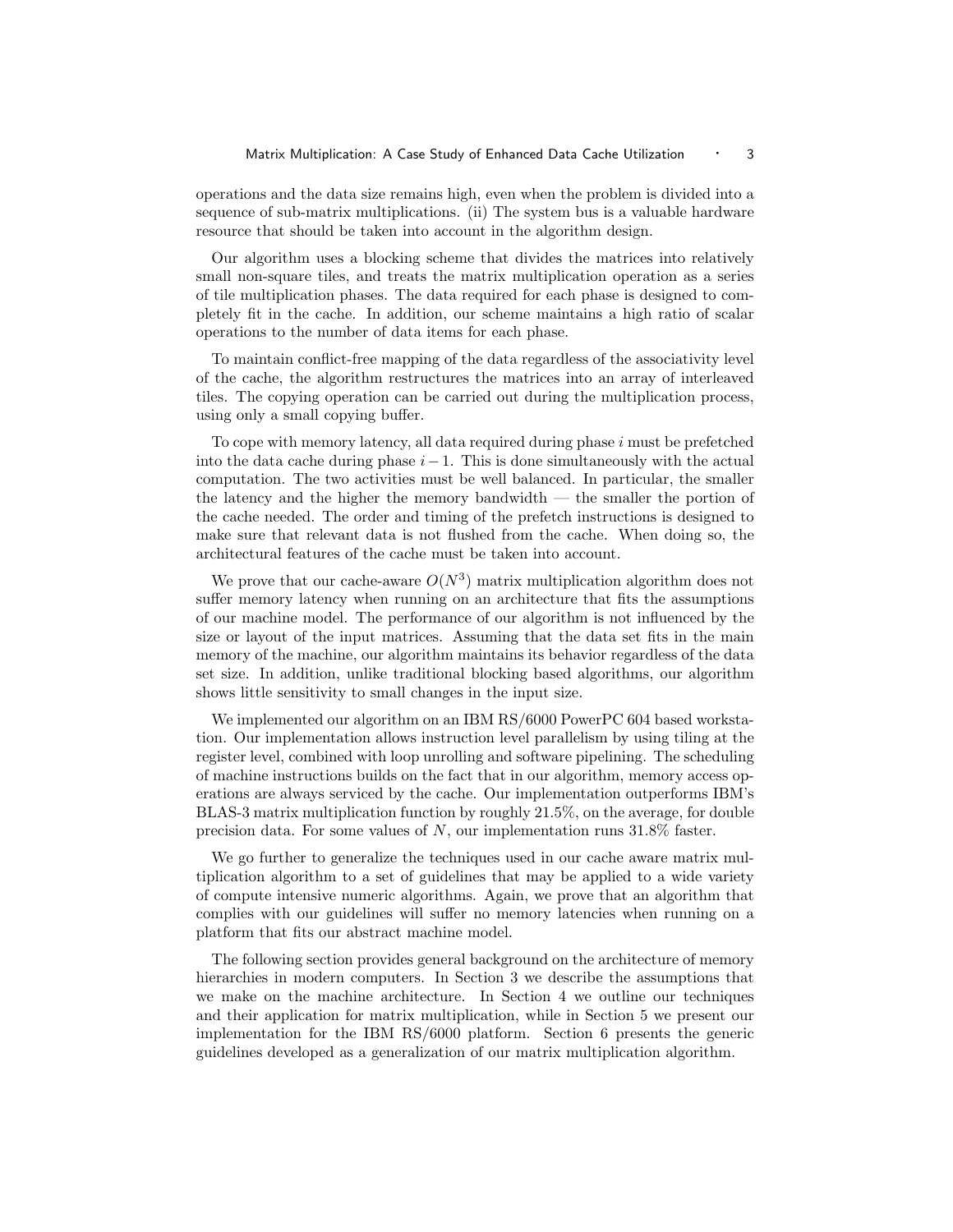## 2. MEMORY HIERARCHY ARCHITECTURE

Abstraction is a fundamental concept in software design: By presenting to the developer an abstract model of computation, the developer can concentrate on the conceptual aspect of the problem to be solved rather than spending significant effort on the peculiarities of a specific machine. The concept of memory hierarchy is aimed at imitating a flat, uniformly accessible, large memory, by taking advantage of locality of reference that most programs exhibit. Since fast memory is expensive, a memory hierarchy is organized in levels – each smaller, faster and more expensive than the level below it. The goal is to provide a memory system which costs almost as little as the lowest and cheapest level of the hierarchy and is as fast as the highest level of the hierarchy. The data stored in the different levels of the memory hierarchy usually contain one another.

# 2.1 Cache

Cache is the name generally given to the top level of the memory hierarchy encountered once the address leaves the CPU. While in the 80s, microprocessors were often designed without caches, today they often come with two or three levels of caches. The level 1 (L1) cache is the smallest, fastest and most expensive memory. It is usually co-located with the processor to minimize its access time.

A cache block is the minimum unit of information that can be present in the cache (hit in the cache) or not (miss in the cache). The cache thus holds a certain amount of cache lines, each the size of a block, that may hold the data (the line represents the frame, while the block is the data inside the frame). Consider a cache that contains m lines. A K-way set associative cache is organized into  $m/K$  sets where each set contains K lines. The cache may be viewed as made up of  $K$  ways, each containing one line from every set. The level of the cache associativity determines the mapping of a lower-level memory block into the cache. A block is first mapped into a cache set, and then it can be placed in any line within that set. A direct mapped cache is a cache whose sets contain only one line. A fully associative cache is a cache that contains only one set.



Fig. 1. Mapping into a set associative cache

Figure 1 depicts the mapping of an address into an  $m$ -line,  $K$ -way set associative cache, with line size  $2^l$ . The index part of the address is used to select one of the  $m/K$  cache sets. The offset part is the address of the desired data within the block. The reminder of the address, i.e. the tag, is used to mark the cache line and, by this, to identify the specific block within the line from all other  $K - 1$  blocks that reside in the same set.

Cache misses are usually classified into three categories, called the *three*  $C$ 's: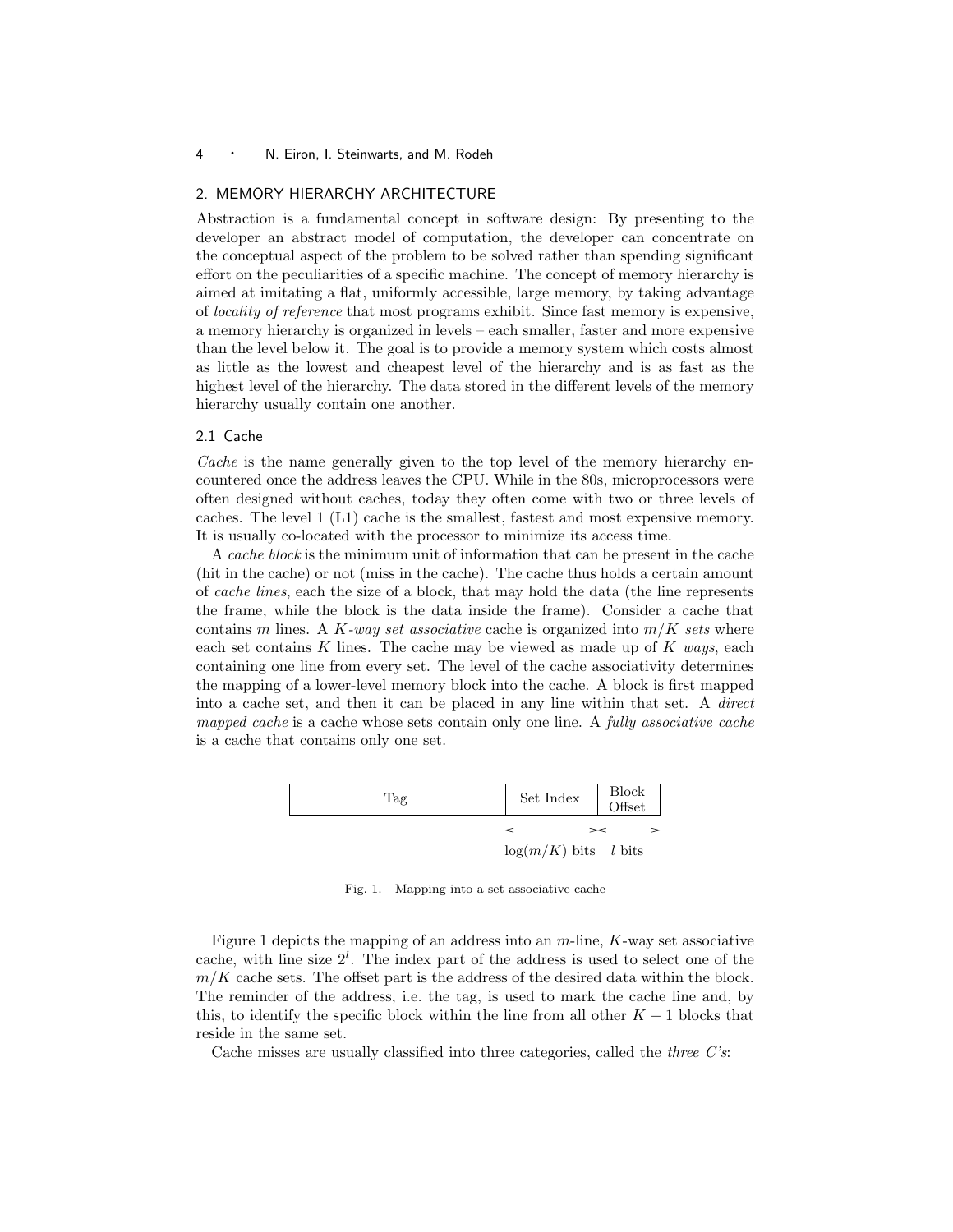### Matrix Multiplication: A Case Study of Enhanced Data Cache Utilization • 5

Cold start misses. Also called compulsory misses. A miss that is caused by the first access to a block, which, naturally, is not yet resident in the cache.

Capacity misses. If the cache is not large enough to hold all of the blocks needed during the execution of a program, capacity misses would occur due to blocks that are discarded prematurely.

Conflict misses. Also called collision or interference misses. A type of miss that, by definition, does not occur in a fully-associative cache. A conflict miss occurs on a new access to a block that was resident in the cache but was previously flushed out of the cache even though other sets of the cache contained stale data. This kind of miss occurs when too many blocks are mapped to the same cache set.

When a cache miss occurs, the cache controller must select a block (one out of the K blocks in the set) to be replaced by the new accessed data. The most common replacement policies are LRU (Least Recently Used) and Random. LRU records the accesses being made to the blocks in the set. The block replaced is the one that has been unused for the longest time.

When modifying a resident cache line, the *write-policy* determines how data updates are reflected in the lower-level of the memory hierarchy. There are two common write policies:

Write through. The information is written both to the block in the cache and to the block in the lower-level memory. The advantages of the write through policy is that lower levels of the hierarchy are always consistent with the cache, and that read misses never result in writes to the lower-level.

Write back. Also called *copy back*. Updated information is kept in the cache. The modified cache block is written to the main memory only when it is replaced. The main advantage of the write-back policy is that multiple writes within a block require only one write to the lower-level memory, thus requiring a smaller number of memory read/write transactions and a smaller memory bandwidth.

Since data is accessed also on write, there are also two common options on a write miss:

Write allocate. Also called fetch on write. The block is loaded on a write miss, followed by the write hit actions, as dictated by the write policy.

No-write allocate. The block is only modified in the lower level and not loaded into the cache.

For a more complete explanation of cache design, refer to [Hennessy and Patterson 1996, Chapter 5].

#### 2.2 Main Memory

In the memory hierarchy, main memory is the next level down the hierarchy, below the cache levels. There are two common measures to the main memory performance, namely memory *latency* and memory *bandwidth*. Memory latency is the time duration which starts when a read operation is issued and ends when the desired data arrives. Memory bandwidth is the maximum amount of data that may be read from the memory in one unit of time.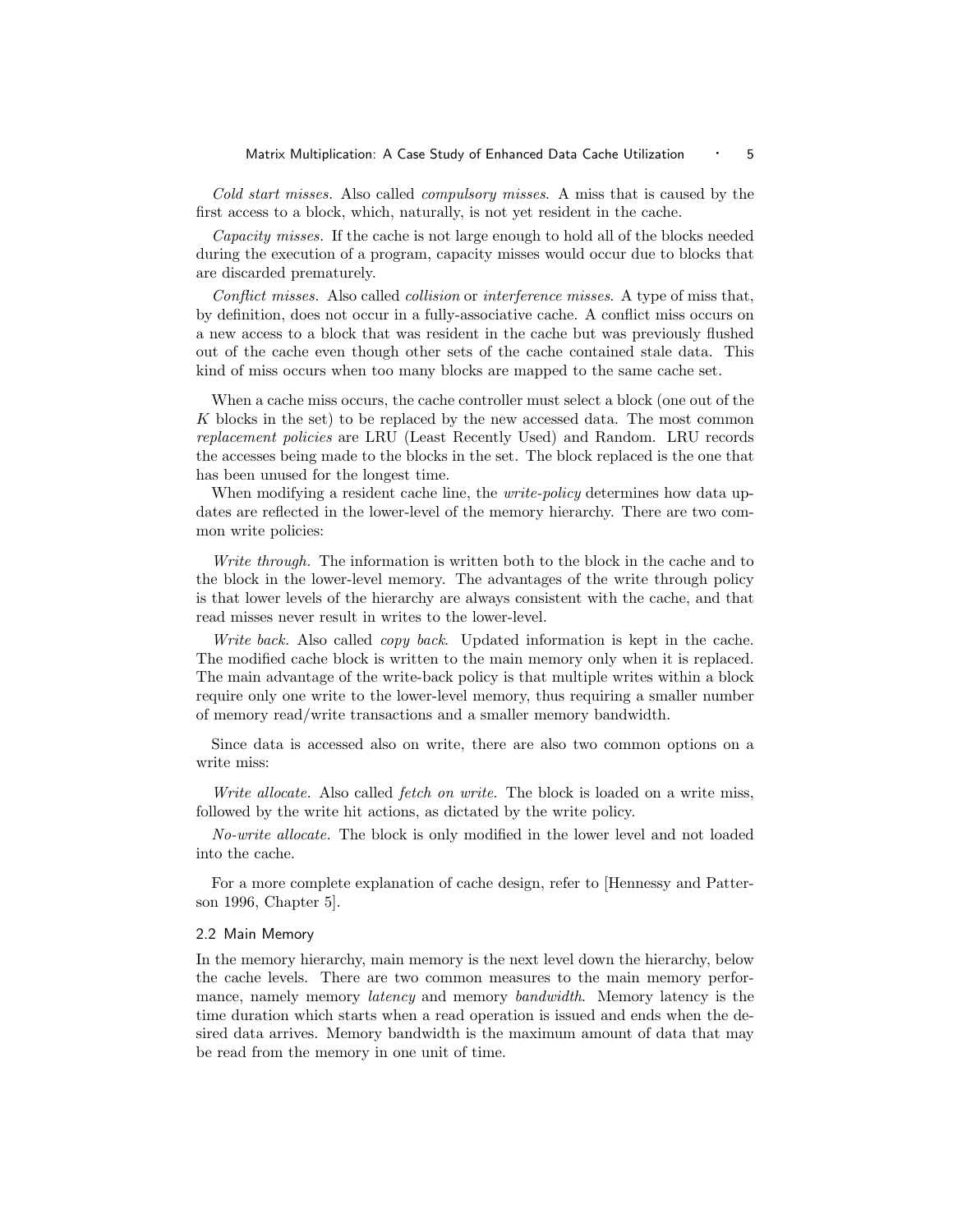#### 2.3 Paged Virtual Memory

Before the introduction of virtual memory in the 60s, programmers had to make sure that their programs fit into main memory. Loading and unloading of software modules was done under user program control. Virtual memory subsystems were invented to relieve programmers of this burden. Virtual memories automatically manage two levels of the memory hierarchy: The main memory and the secondary storage [Hennessy and Patterson 1996].

Several general memory hierarchy terms mentioned in Subsection 2.1 also apply to virtual memory. The term page is analogue to a block, the minimum unit of information that is managed by the virtual memory subsystem; the notation of a frame is analogue to that of a cache line; page fault is the term that substitutes cache miss. However, in spite of the common terminology, virtual memory parameters are radically different than cache parameters. While a typical value for one L1 cache block ranges from 16 to 128 bytes, the typical value of a virtual memory page size ranges from 1KB to 64KB. While the cache hit time is 1–2 cycles, the memory latency is 40–100 clock cycles. Also, while cache miss penalty is 8–100 clock cycles, a page fault costs 700,000–6,000,000 clock cycles [Hennessy and Patterson 1996, Section 5.7].

When using cache terminology to describe the mapping of virtual to physical memory, we can refer to the main memory as fully associative, since it may be viewed as a single set of frames. A page can be placed anywhere within the set, i.e. in any frame of the main memory.

With virtual memory, the CPU produces virtual addresses. The length of a virtual address determines the size of the virtual memory. Virtual addresses are translated by a combination of hardware and software, to physical addresses, which are used to access main memory. This process is called address translation.



Fig. 2. Translation of a virtual address into a physical address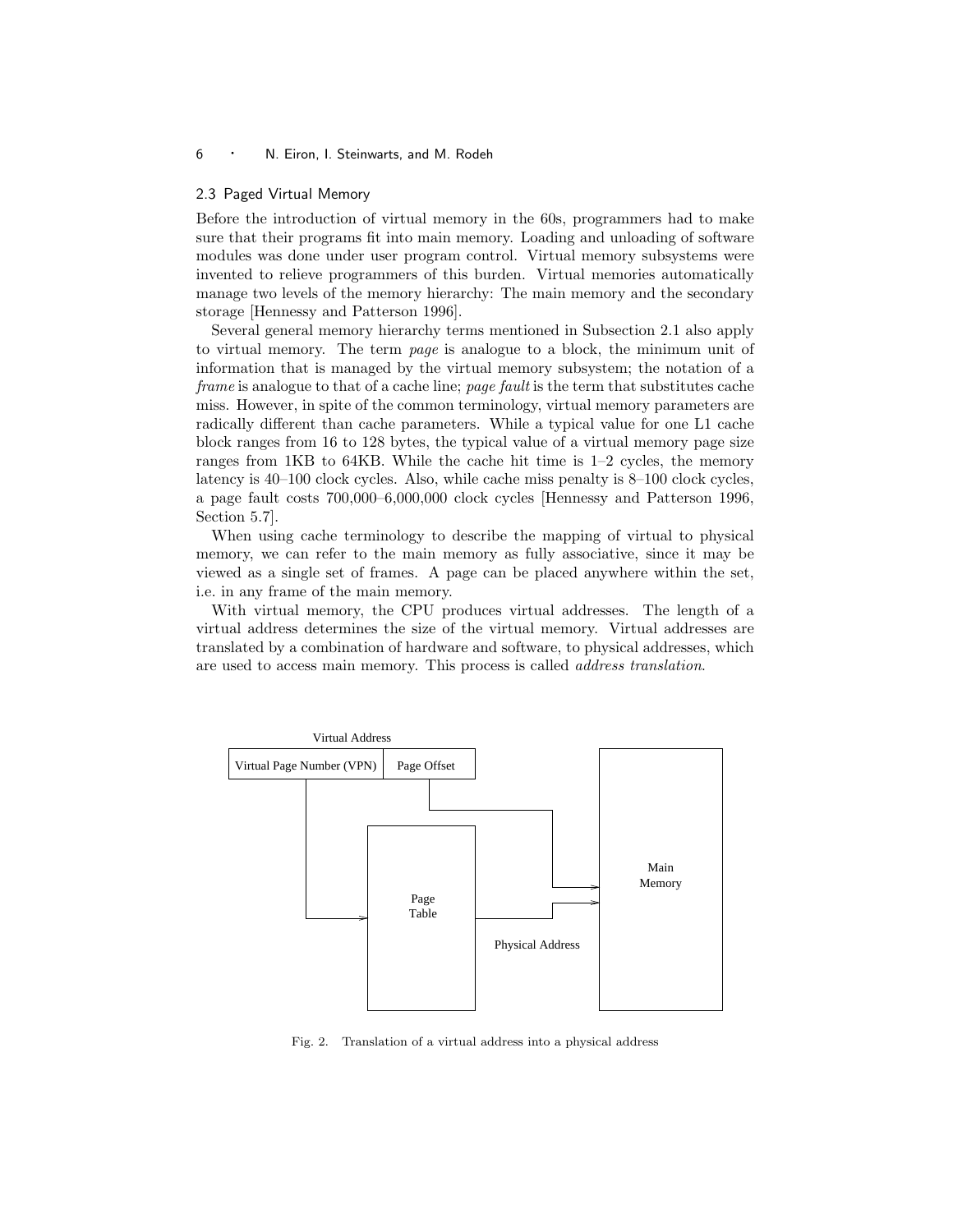Figure 2 demonstrates translation from a virtual address into a physical address. The Virtual Page Number (VPN) is used as an index into a data structure called the Page Table. The Page Table Entry (PTE) contains the physical address of the block's frame (or an indication that the page is not resident in the main memory). Physical addresses are obtained by concatenating the physical address of the frame in which the page reside, with the page offset. The cost of the translation process is not negligible: Page tables are usually quite large and do not fit into main memory. As a result, they usually have a recursive structure and are paged in and out. Therefore, the translation process requires at least two memory accesses, one memory access to retrieve the page frame address, and an additional access to retrieve the data.

As opposed to the cache replacement policy which is hardware controlled, the virtual memory replacement policy is primarily controlled by the operating system. In addition, a page fault preempts the current running process and causes a context switch. As will be further explained below, context switches either cause a complete cache flush (in case the cache is virtually indexed), or implicitly cause cache contamination by other processes.

2.3.1 Virtually Versus Physically Indexed Caches. Virtual addresses, produced by the processor, need to be mapped to physical addresses in order to retrieve information from main memory. A cache that uses virtual addresses for its mapping is called a virtually-indexed cache, as opposed to a physically-indexed cache that uses physical addresses. The advantage of virtually-indexed caches is that the cache access time is shortened since, on a cache hit, which is the common case, the virtual-to-physical translation process is skipped (since the memory reference is serviced by the cache). However, a virtually-indexed cache must be flushed on every context-switch.

To shorten the translation process, regardless of the cache implementations, a special translation cache, called a Translation Look-aside Buffer (TLB) is used. A TLB entry is like a cache entry where the data portion holds a PTE, and the tag holds a VPN.

| VPN (for virtually indexed cache)<br>PFN (for physical indexed cache) | Page Offset |                        |
|-----------------------------------------------------------------------|-------------|------------------------|
| Tag                                                                   | Set Index   | <b>Block</b><br>Offset |

Fig. 3. Virtual vs. physical address mapping, when page size  $\geq$  way size

Figure 3 depicts the use of an address to select a cache line, where the page size is greater, or equal, to the way size. As can be clearly seen from the figure, the sequence of bits that are used to select the cache set (the index) plus the sequence of bits that are use to select the specific data within the block (the block offset), are a suffix of the page offset. The remainder of the address is only used as the cache tag. If the address is virtual, then the remainder is the  $VPN +$  the prefix of the page offset, otherwise the address is physical, and then the reminder is the PFN + the prefix of the page offset. Note that with a page size that is greater or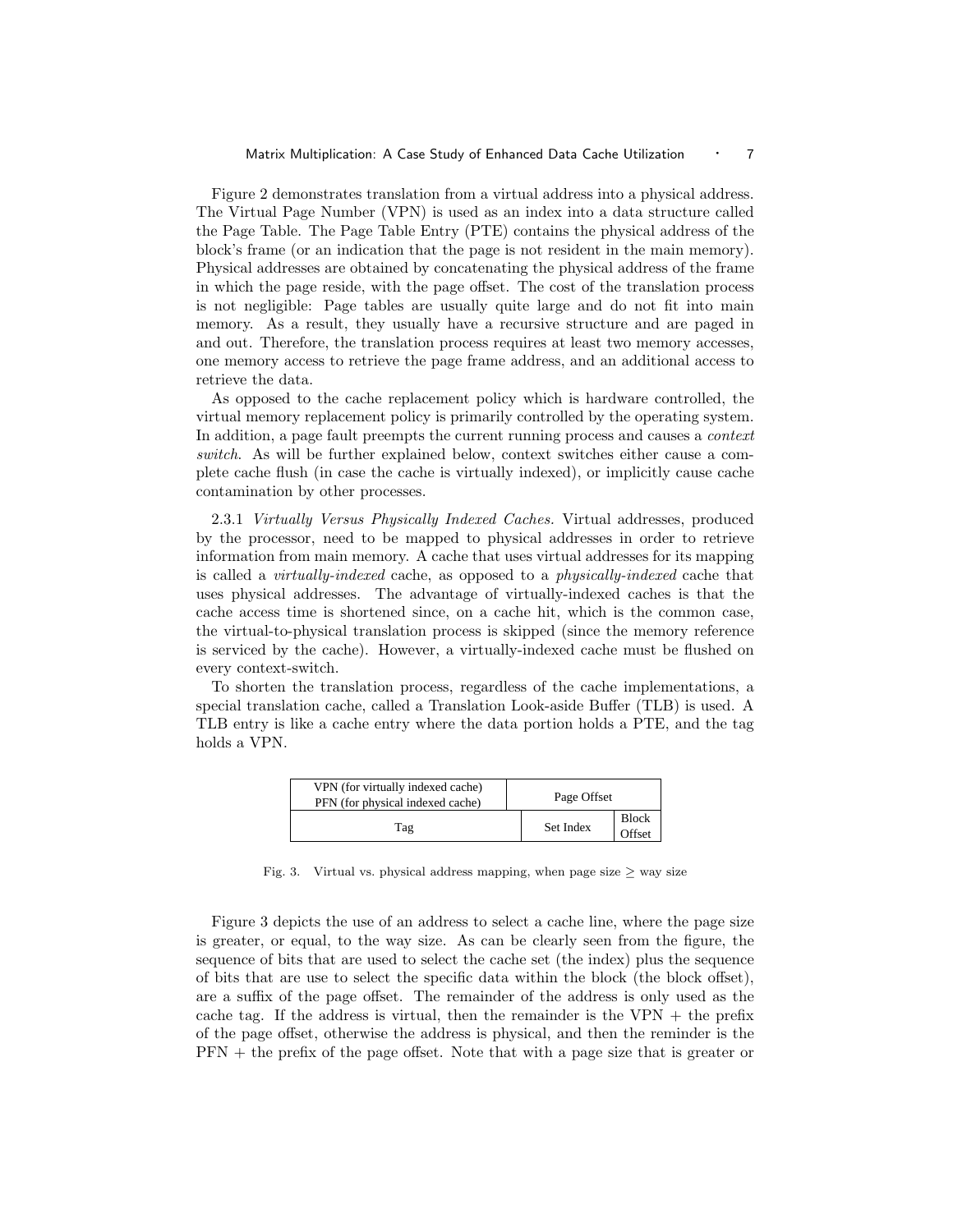equal to the cache way size, mapping of a virtual address and physical address is the same.

### 3. THE MACHINE MODEL

When optimizing an algorithm, it is important to properly choose a simple, but sufficiently accurate machine model. The objective is then to define an abstract model such that an algorithm optimized for it will perform well in practice.

In our case, we deliberately decide to ignore the effects of the virtual memory subsystem. Specifically, we ignore the paging mechanism, the use of virtual versus physical addresses for cache indexing, and the use of a TLB to shorten the address translation process. As a consequence, the negative effects of page faults and TLB misses are not taken into account. Furthermore, we assume a virtually-indexed data cache. This assumption is required to allow the algorithm to use virtual addresses when it restructures data in a manner that will assure conflict-free mapping into the cache.

While our machine model may seem very simplistic as compared to contemporary architectures, it is accurate enough for our purposes. Even though the target machine we have for our implementation uses demand-paged virtual memory and more than one level of physically indexed caches, our implementation, which is optimized for the abstract machine, presents better performance than the current state of the art implementations for the architecture in question.

Other assumptions that we make regarding the target machine are:<sup>1</sup>

- —The memory subsystem includes at least one level of data cache. Our optimization techniques target only the first level (L1) data cache. We assume that slower caches do not degrade the performance of the L1 cache. Specifically, we require that they do not affect the L1 replacement policy<sup>2</sup>.
- —The processor supports a non-blocking cache fetch instruction. This may be a specialized prefetch instruction, or a simple non-blocking load instruction [Farkas and Jouppi 1994].
- —The L1 data cache write policy is copy-back.
- —The L1 data cache replacement policy is Least Recently Used (LRU).
- —The CPU follows a load/store (register-register) architecture.

We use the following parameters in the description of our algorithm: The L1 data cache holds  $C$  bytes arranged in lines of size  $L$ . The cache is  $K$ -way set associative. We denote by  $M$  the number of machine cycles required to fetch a complete cache line from memory (contemporary machines have  $20 \leq M \leq 100$ ).

# 4. THE ALGORITHM

Our algorithm is designed to carry out matrix multiplication of the form

 $C = A \cdot B$ 

<sup>&</sup>lt;sup>1</sup>The last three assumptions were chosen to reflect common modern RISC architectures. Conceivably, different assumptions regarding these issues could have been used instead in the design.

<sup>2</sup>This assumption is reasonable, since in most architectures, slower caches are both larger and have a higher degree of associativity than the L1 cache. For example, see [Digital Equipment Corp. 1998].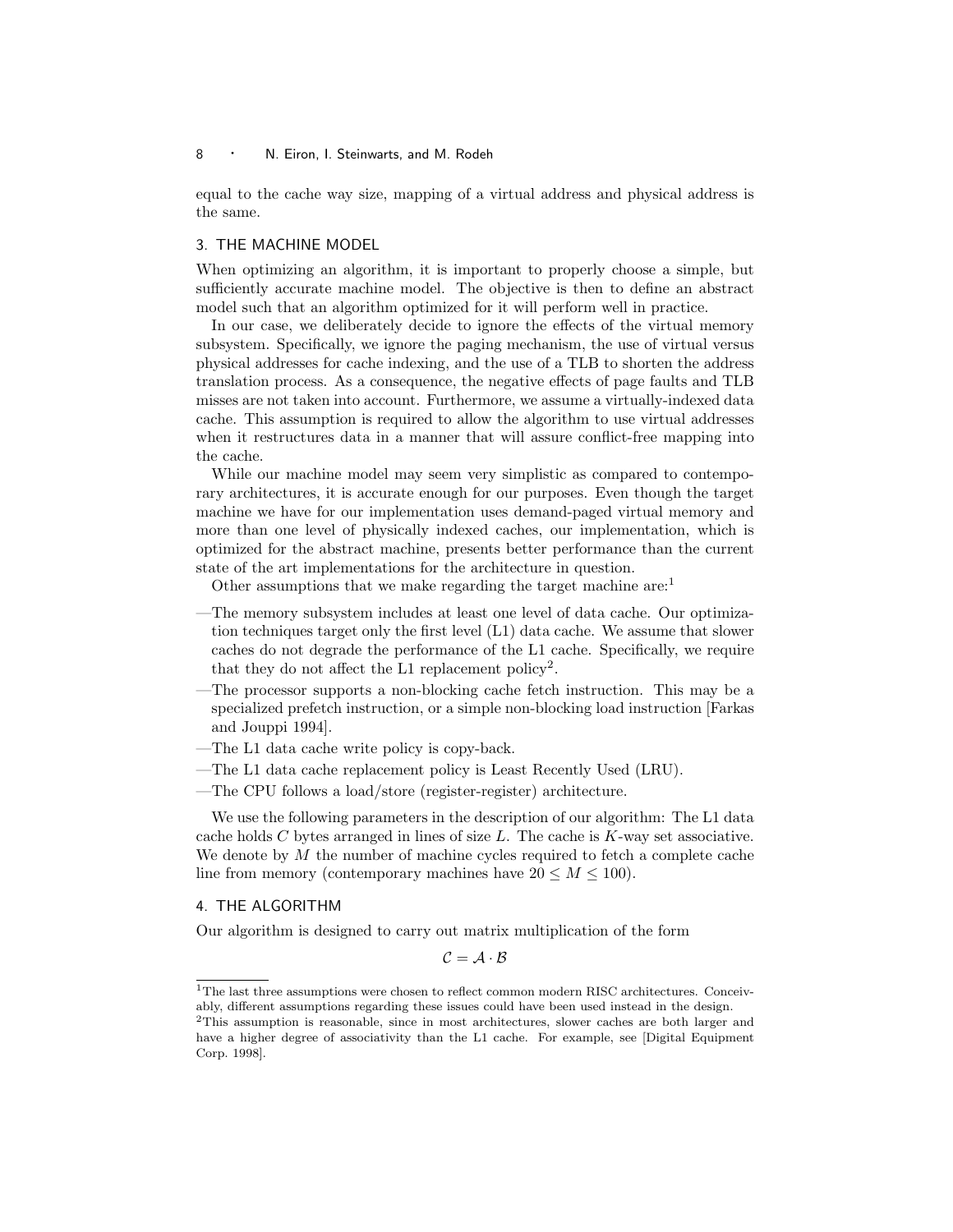

#### Matrix Multiplication: A Case Study of Enhanced Data Cache Utilization • 9

Fig. 4. Tile multiplication

where A, B, and C are real matrices of sizes  $N_1 \times N_2$ ,  $N_2 \times N_3$  and  $N_1 \times N_3$ , respectively. We denote by  $I$  the matrices' element size, in bytes. We make no assumption regarding the layout, or relative location, of the input matrices in memory. In the following subsections we outline the algorithm, describing the use of each of the optimization techniques and the way in which the algorithm combines them. We end up with a matrix multiplication algorithm, that by construction, does not suffer memory latency when running on an architecture that fits the assumptions of our machine model.

## 4.1 Tolerating Capacity and Cold Start Misses

In this subsection we assume that the cache is fully associative. We postpone the discussion on eliminating cache conflicts and pollution to the following subsections.

The algorithm partitions the input matrices into tiles (see Figure 4). The matrix C is divided into tiles of size  $P_1 \times P_3$ . Each one of these tiles is generated by a sum of products of a horizontal stripe of A-tiles and a vertical stripe of B-tiles. The matrix A is thus divided into tiles of size  $P_1 \times P_2$  while B is divided<sup>3</sup> into tiles of size  $P_2 \times P_3$ . Denoting by  $\mathcal{M}^{i,j}$  the  $(i,j)$ th tile of the matrix  $\mathcal{M}$ , we have:

$$
\mathcal{C}^{i,k} = \sum_{j=0}^{N_2/P_2-1} \mathcal{A}^{i,j} \cdot \mathcal{B}^{j,k}
$$

Since we have  $N_1N_3/(P_1P_3)$  C-tiles to compute and since the computation for each tile requires  $N_2/P_2$  tile multiplications, we have a total of  $(N_1N_2N_3)/(P_1P_2P_3)$ tile multiplication phases. In each phase we multiply an A-tile of size  $P_1 \times P_2$ , by a B-tile of size  $P_2 \times P_3$ , updating a C-tile of size  $P_1 \times P_3$ , using  $P_1P_2P_3$  scalar multiplications and  $P_1P_2P_3$  scalar additions. The number of data items accessed in each phase is  $P_1P_2 + P_2P_3 + P_1P_3$ .

In order to achieve optimal performance, all data used in a specific phase must be present in the data cache at the beginning of the phase. If this condition is

<sup>&</sup>lt;sup>3</sup>Naturally, this implies that  $P_1$ ,  $P_2$  and  $P_3$  must all divide the respective dimension,  $N_i$ . Padding of the matrices may be used to meet this requirement.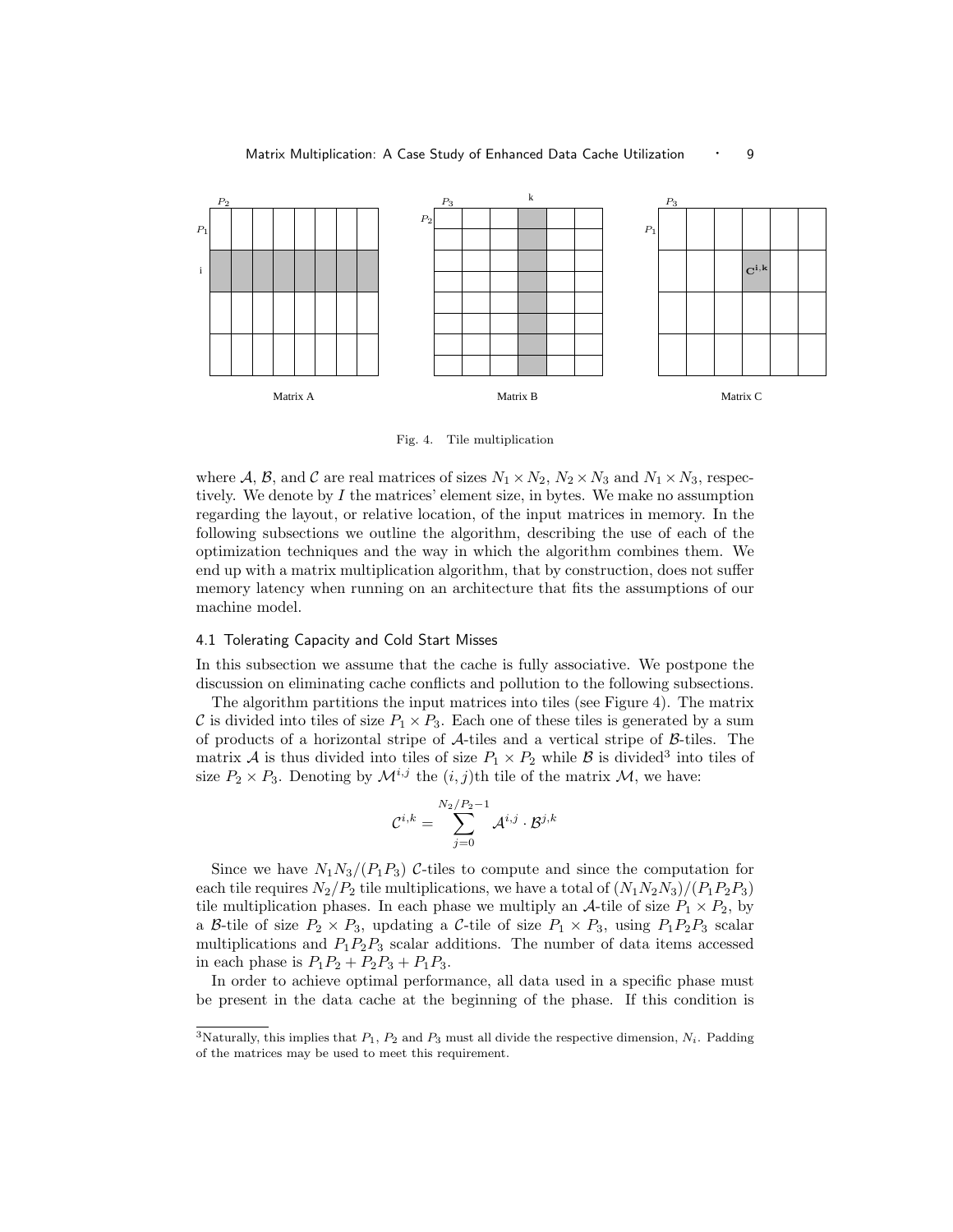for (i = 0 ; i < N1/P<sup>1</sup> ; i++) for (j = 0 ; j < N3/P<sup>3</sup> ; j++) for (k = 0 ; k < N2/P<sup>2</sup> ; k++) { C <sup>i</sup>,<sup>j</sup> = C <sup>i</sup>,<sup>j</sup> + A i,k · B <sup>k</sup>,j; }

Fig. 5. The algorithm's outer loops.

indeed met, the system bus remains unused by the tile multiplication code and can instead be used to bring the data required for the next phase into the cache. Let W denote the number of machine cycles it takes to multiply an  $\mathcal{A}\text{-tile}$  by a  $\mathcal{B}\text{-tile}$ and store the result in  $C$ . Then:

$$
W = \Theta(P_1 P_2 P_3).
$$

The total amount of data (in bytes) required for each phase is:

If

$$
I \cdot (P_1 P_2 + P_2 P_3 + P_1 P_3).
$$

Assuming that each prefetch instruction fills a single line of the cache, the number of prefetch instructions we must issue is

$$
\frac{I}{L} \cdot (P_1 P_2 + P_2 P_3 + P_1 P_3).
$$
\n
$$
M\frac{I}{L} \cdot (P_1 P_2 + P_2 P_3 + 2P_1 P_3) \le W \tag{1}
$$

then a single phase runs long enough to allow us to prefetch all the data required by the next phase on time. Note that in Equation  $(1)$  the size of the C-tile is multiplied by 2. This is because C-tiles are modified and therefore must be written back to memory, occupying the system bus.

To allow for the latency-free operation of the algorithm, the cache must be large enough to concurrently hold all the data required for a certain phase (i.e., one tile of each matrix:  $\mathcal{A}, \mathcal{B}$  and  $\mathcal{C}$ , as well as the data that will be used in the next phase. All in all, the cache must be able to hold two tile triplets, so the total cache size must be at least

$$
2I \cdot (P_1 P_2 + P_2 P_3 + P_1 P_3) \le C. \tag{2}
$$

Note that Equation (2) places an upper bound on  $P_1$ ,  $P_2$  and  $P_3$ , while the timing considerations of Equation (1) place a lower bound on these values.

For machines with a large CPU-memory performance gap, it might happen that Euqations (1) and (2) cannot hold simultaneously for any value of  $P_1$ ,  $P_2$  and  $P_3$ . However, in Equation (1) we calculated the number of prefetch instructions required in a single phase assuming that all three tiles should be replaced. The number of prefetch instructions required may be reduced by ordering the phases so that one of the tiles is reused. The code in Figure 5 replaces C-tiles only once in every  $N_2/P_2$ phases. The reuse of  $C$ -tiles is beneficial, since these tiles are the only ones that are modified and therefore must be written back to memory. Using the scheme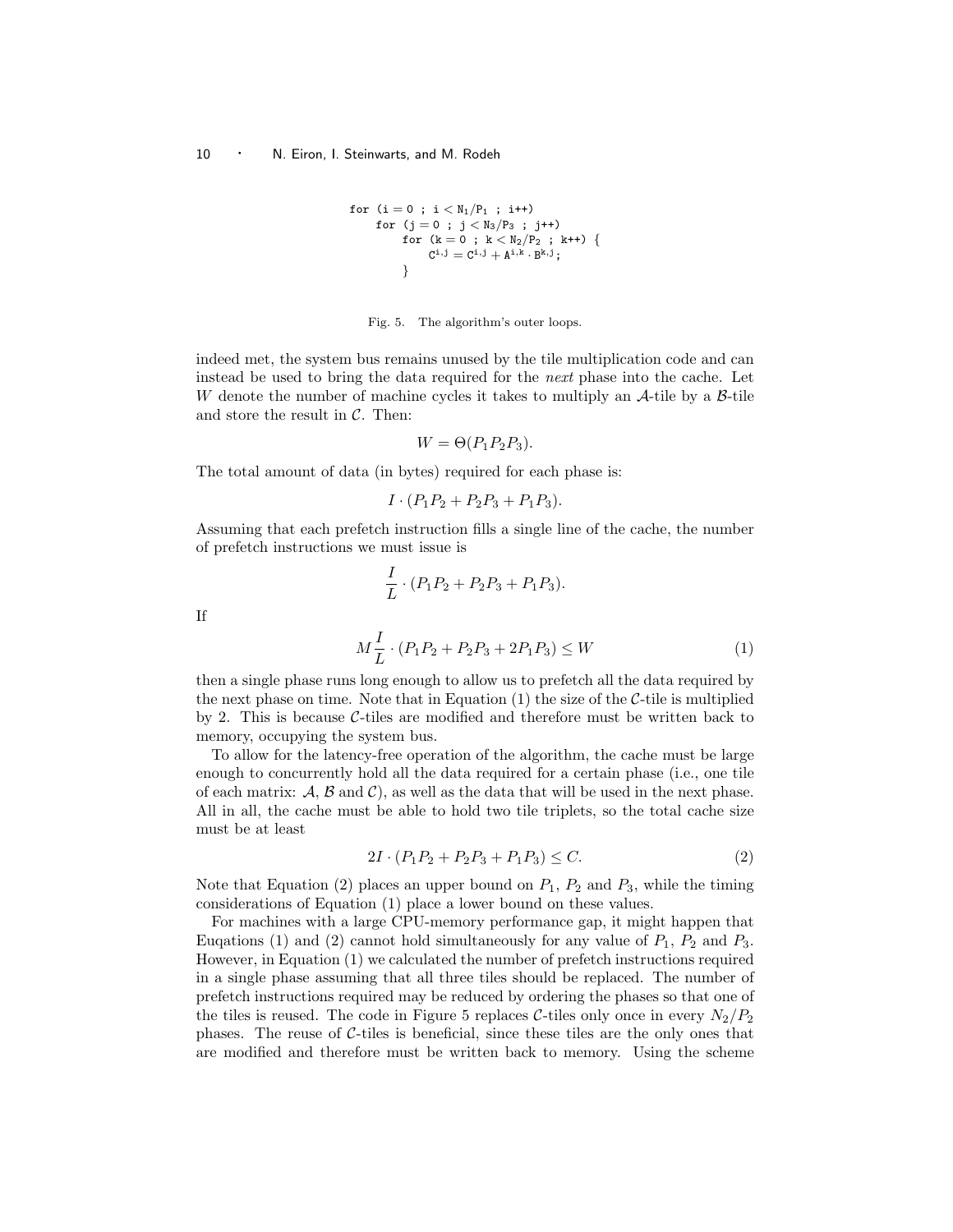presented in Figure 5, the number of prefetch instructions needed in a single phase is reduced to:

$$
\frac{I}{L} \cdot (P_1 P_2 + P_2 P_3 + \frac{P_1 P_2 P_3}{N_2}).
$$

This means, that the condition of Equation (1) may be relaxed to:

$$
M\frac{I}{L} \cdot (P_1 P_2 + P_2 P_3 + 2\frac{P_1 P_2 P_3}{N_2}) \le W.
$$
 (3)

In case this does not yield feasible values of  $P_1$ ,  $P_2$  and  $P_3$ , the implementation's performance may degrade.

Note that, unlike the general case of Equation (1), the relaxed equation spaces the prefetch instructions by a duration of time that depends on  $N_2$ . As a consequence, the implementer cannot assume a constant number of operations between two prefetch instructions, making the exact timing of the prefetch instructions harder to program.

Assuming a memory bus that does not allow for pipelined memory access or outstanding requests, all prefetch instructions must be spaced at intervals of at least M units of time apart, to prevent stalling the CPU. With a more advanced bus that allows multiple outstanding memory requests, this requirement can be relaxed, as long as the request queue never overflows. For buses that allow pipelined memory access, a more detailed calculation of the effective value of M should be carried out.

## 4.2 Avoiding Cache Conflicts

Our algorithm is based on the assumption that any two triplets of tiles (one from each matrix) that are used in two consecutive tile multiplication phases can simultaneously reside in the cache. So far, we have assumed full associativity of the cache. Most practical caches have a limited degree of associativity. Restructuring the data by copying it to properly designed locations can be used to avoid cache conflicts. Temam, Granston and Jalby discusses in [Temam et al. 1993] the utilization of copying to avoid cache conflicts. In the case of matrix multiplication, copying is potentially beneficial, as it takes only  $O(N^2)$  time while the computation takes  $O(N^3)$  time, assuming that every data element is copied only once.

When using a K-way set associative cache  $(K > 1, K$  is even<sup>4</sup>), the following condition allows any two triplets of tiles to be mapped into the cache simultaneously:

CONDITION 1. Associate with each of the three matrices a multi-set of cache set indices of size sufficient to hold one tile of that matrix. Use copying to map each tile of a specific matrix to the multi-set of cache sets that is associated with that matrix. The mapping is conflict-free if the multi-set union of the multi-sets for the three matrices does not contain any index more than  $K/2$  times.

This condition is sufficient but not necessary, since it is equivalent to having *any* two triplets fit in the cache, and not just the  $(N_1N_2N_3)/(P_1P_2P_3)$  triplet pairs used in matrix multiplication. Note that a scheme that complies with Condition 1 may be easily designed to copy each data element only once.

<sup>&</sup>lt;sup>4</sup>This assumption on K is used for simplicity. If it does not hold, use  $\lfloor K/2 \rfloor$  instead of  $K/2$  in the discussion that follows.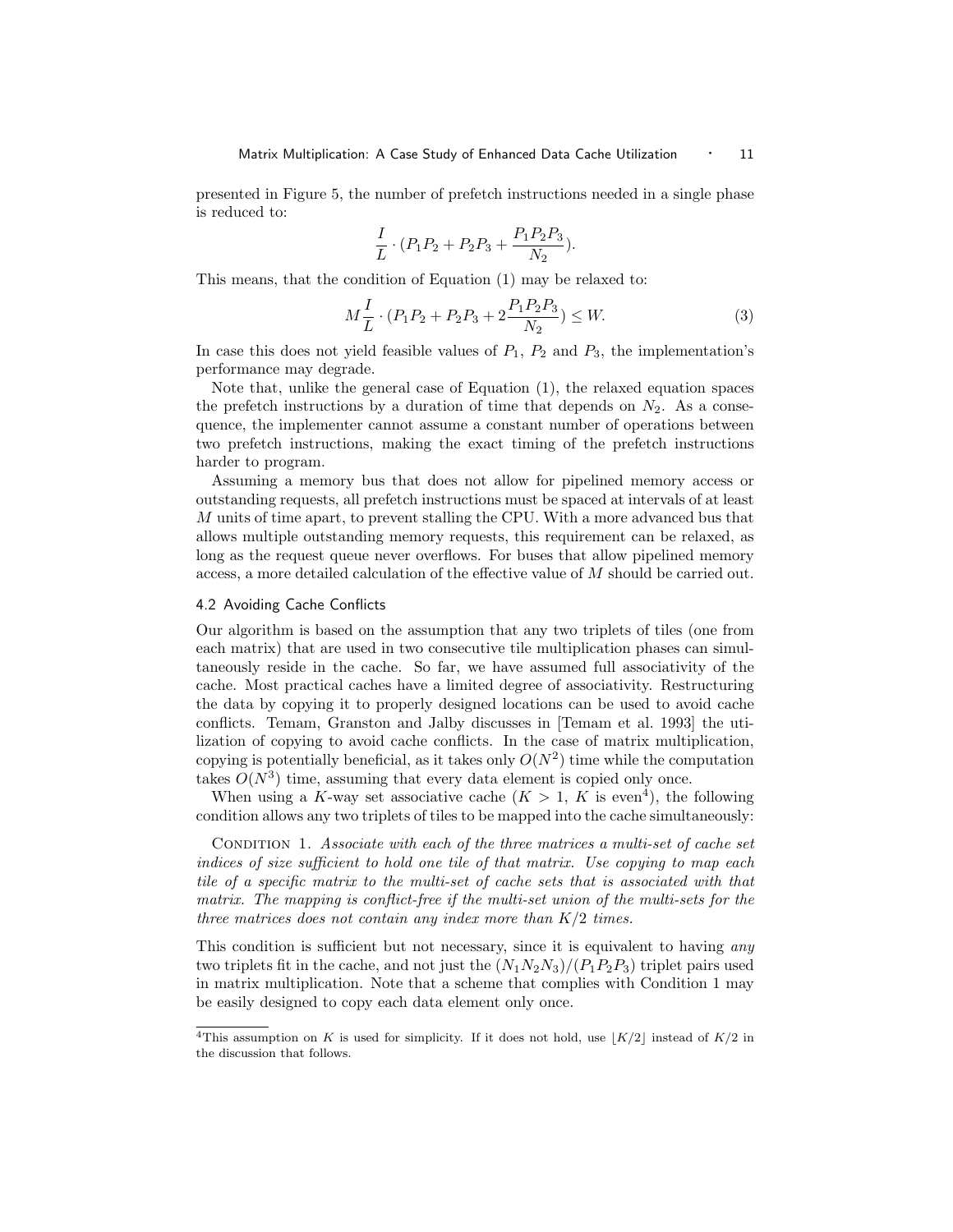When using a 2-way set associative cache, Condition 1 may be met by mapping the tiles so that all tiles of a single matrix are mapped to the same sets in the cache, and each cache set is mapped only once. Such a mapping may be formed by interleaving the matrices' tiles, so that the offset between two tiles of the same matrix is a multiple of the way size of the cache. Since the cache is assumed to be 2-way, we can have two tiles from each of the matrices resident in the cache simultaneously.

For a direct mapped cache, Condition 1 cannot be satisfied. To allow conflict-free mapping for direct mapped caches, we must use the fact that not every possible pair of three tiles from the matrices  $A, B$  and  $C$  is used. Each matrix will have two possible sets of cache set indices for its tiles, with half of the tiles using one set and the other half using the second set. The tile mapping is chosen so that whenever a tile is replaced by a tile from the same matrix, the two tiles use different sets, and therefore, do not conflict.

To design such a mapping, we divide the cache lines into two equal-sized subsets: a "black" subset and a "white" subset. Each of these subsets is designed to hold one tile from each matrix. Each of the matrices will have half of its tiles mapped to black cache sets and the other half mapped to white cache sets. For the sake of this explanation, we assume that each dimension of the matrices is divided into an even number of tiles (i.e.,  $N_1/P_1$ ,  $N_2/P_2$  and  $N_3/P_3$  are all even). The matrix A is copied so that all even-numbered vertical stripes of tiles are mapped to the black part of the cache and all odd-numbered vertical stripes of tiles are mapped to the white part of the cache. The matrices  $\beta$  and  $\beta$  are copied so that all even-numbered horizontal stripes of tiles are mapped to the black part of the cache and all oddnumbered horizontal stripes of tiles are mapped to the white part of the cache. It can now be easily verified, that when multiplying tiles in the order of Figure 5, whenever a tile is replaced by a tile from the same matrix, the tile replacing it is colored differently, and therefore the two tiles do not conflict. Note that this method can also be implemented while copying each data element only once.

While it is possible to do all the copying operations required before engaging in the multiplication process itself, it is also possible to do the copying on the fly, assuming sufficient memory bandwidth is available. Consider reordering of the outer loops to multiply a vertical stripe of  $A$ -tiles by a horizontal stripe of  $B$ -tiles while updating all of the matrix  $\mathcal C$ . This order requires a stripe from  $\mathcal A$  and a stripe for B, totaling  $(N_1 + N_3)P_2$  elements, to be copied while  $N_1N_3P_2$  arithmetic operations are carried out, leaving enough time to do the copying on the fly. Using copying on the fly requires an initialization stage where the first stripe of  $A$  and the first stripe of B are copied, taking  $O((N_1 + N_3)P_2)$  memory delays. After this initialization, the copying operation will be carried out in parallel to the calculations carried out by the CPU. Note that copying takes only  $O(N_1N_2 + N_2N_3)$  time. In our sample implementations, we have chosen to copy it off-line, namely, before the first multiplication operation takes place.

# 4.3 Avoiding Cache Pollution

As observed in [Lee et al. 1994; Navarro et al. 1992] care must be taken, when performing prefetch operations, in order to assure that essential data is not flushed out of the cache. Similarly, we have to assure that fresh prefetched data is not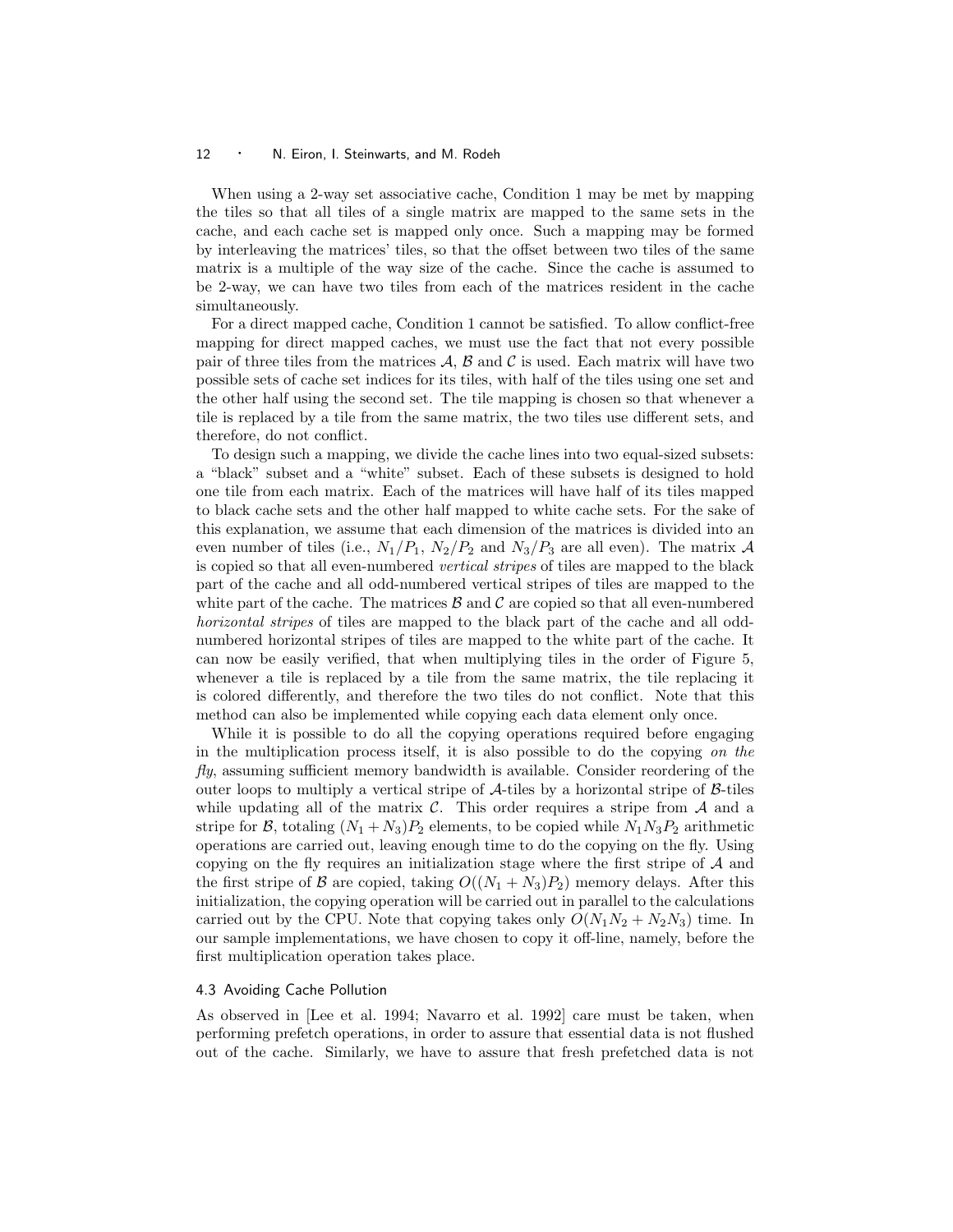flushed out before it is used for the first time. Therefore, we have to examine what cache lines are chosen for flushing by the replacement policy when a new cache line is brought into the cache. Since the replacement policy is applied to each set separately, we limit our discussion to a single set.

Consider a K-way set associative cache. Recall that  $K/2$  lines of each set are being used by the active triplet of tiles, and the other  $K/2$  lines are used to fetch the next triplet before the current phase is over. Let  ${p_i^j}_{i=0}^{K/2-1}$  be the sorted time instances in which prefetch instructions have been executed during the jth phase,  $\{f_i^j\}_{i=0}^{K/2-1}$  be the sorted time instances in which the *first* access to each line holding data for the *j*th phase has been executed, and  $\{l_i^j\}_{i=0}^{K/2-1}$  be the sorted time instances in which the *last* access to each such line during the jth phase took place.

Let us now describe the conditions on the access pattern that will allow pollutionfree prefetching. The first condition governs the prefetching code:

CONDITION 2. Every block of the tiles used in the jth phase is accessed (prefetched) only once during phase  $j-1$ .

Assuming that the above condition holds, the following condition necessary and sufficient for pollution-free prefetching:

CONDITION 3. For every  $0 \le i \le K/2 - 1$  and every phase j, denote by r the smallest index for which  $f_r^j > p_i^j$  and by s the smallest index for which it holds that  $p_s^{j-1} > l_i^{j-1}$ . If no such r exists, the prefetch instruction  $p_i^j$  is pollution-free. Otherwise, denote by F the cache lines accessed by  ${f_{k}^{j}}_{k=0}^{r-1}$  and by P the cache lines accessed by  ${p_k^{j-1}}_{k=0}^{s-1}$ . The prefetch instruction  $p_i^j$  is pollution-free iff P ⊆ F.

THEOREM 1. When both Condition 2 and Condition 3 hold, each prefetch will replace stale data in the cache.

PROOF. Examine the state of the cache set when the prefetch at time  $p_i^j$  is executed. If  $r$ , as defined in Condition 3, does not exist, then all first accesses to data in the *j*th phase occurred before  $p_i^j$ . Therefore, all cache lines holding data to be used in phase  $j$ , have time stamps after the beginning of the  $j$ th phase. On the other hand, stale data that remained from the previous phase, has time stamps that are older than the beginning of the current phase, and will therefore be chosen for flushing by the LRU policy.

If r exists, then only the lines in  $F$  have been accessed during the jth phase, up to the point in time of  $p_i^j$ . In such a case, the candidate to be flushed from the cache may either be a stale data line or a line holding data for the current phase that was not yet accessed. Note that lines of both types will have time stamps from phase  $j - 1$ . Since in the *j*th phase, we already have i prefetch instructions that are assumed to be pollution-free,  $i$  lines that contained stale data were already removed – the lines that were marked with time stamps  $\{l_k^{j-1}\}_{k=0}^{i-1}$ . Therefore, if a line that contains stale data will be replaced by the new prefetched line, it will be the line accessed at time  $l_i^{j-1}$ . To assure that no line holding data for the current phase is to be flushed from the cache, we must check that all the lines that were prefetched during the  $j-1$ th phase before time  $l_i^{j-1}$  have already had their time stamp updated in the jth phase. The set  $P$  defined in Condition 3 contains all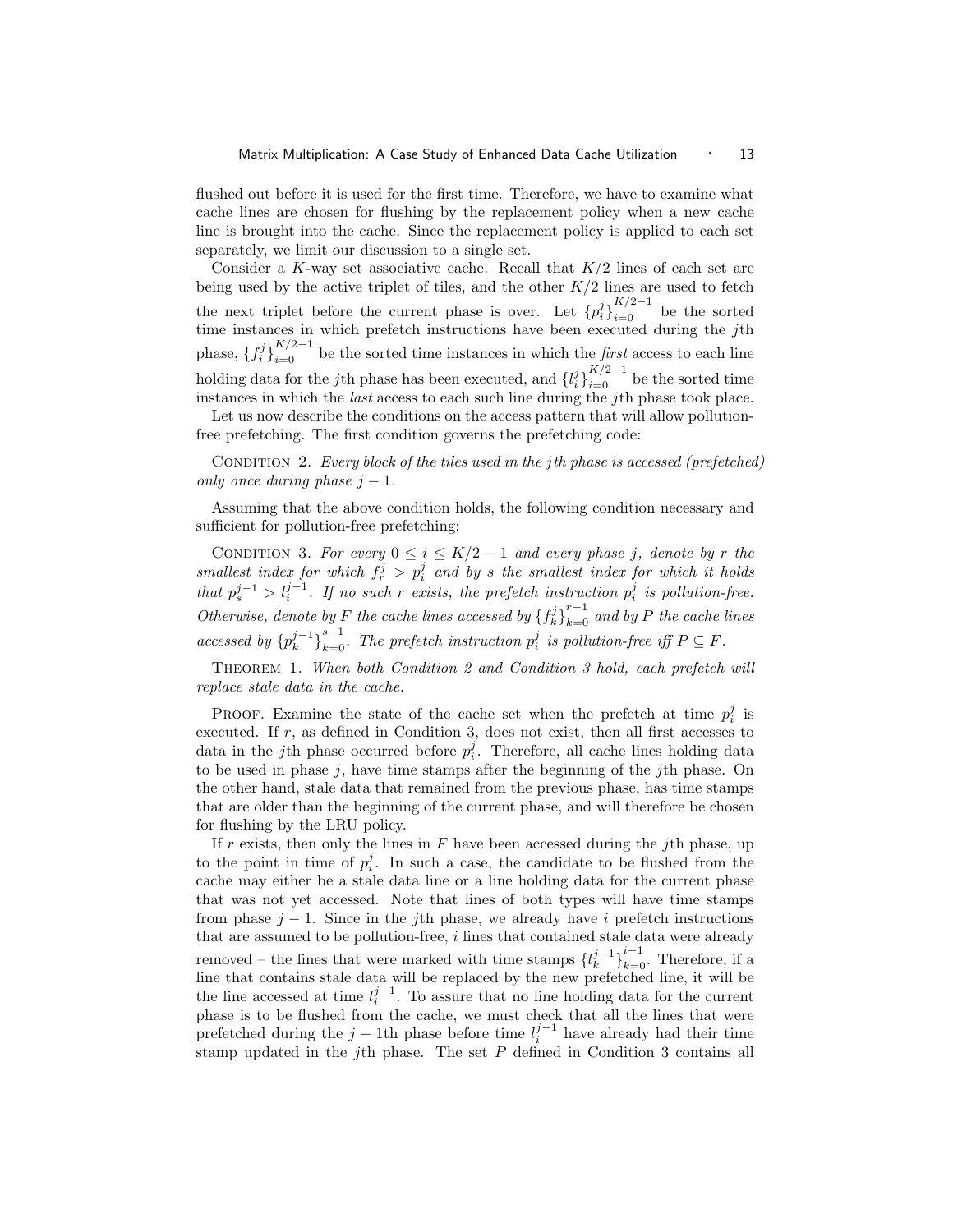

Fig. 6. Determining if a prefetch instruction is pollution-free

these lines. If  $P \subseteq F$ , these lines have indeed already been accessed in the jth phase, assuring a pollution-free prefetch at time  $p_i^j$ . If, on the other hand, there is a line in  $P$  that is not in  $F$ , then there is a line holding current data in the LRU queue before the oldest line that contains stale data, making the prefetch at time  $p_i^j$  a polluting prefetch.

To illustrate Condition 3, consider Figure 6. In this example, we consider one set of an 8-way set associative cache, which therefore has 8 lines. The algorithm is blocked into phases, and each phase processes 4 lines that reside in the set we consider. Naturally, there are 4 prefetch instructions for lines of this set in each phase.

Figure 6 shows two phasees: the  $j - 1$ th phase (machine cycles: 0 to 23), and the jth phase (machine cycles: 24 to 47). The horizontal axis is time. The prefetch operations are marked by small hashed circles, and are occur every 6 machine cycles. The last access to each line that holds data for phase  $j - 1$  is marked by the white circles. First accesses to lines in the jth phase are marked by the black circles. Dashed lines join a first access to the prefetch access that brought the relevant block into the cache. Naturaly, there are 4 last accesses and 4 first accesses.

When considering the *j*th phase, the lines that were prefetched during phase  $j-1$ now become the current data set. The lines that were current in the  $j - 1$ th phase, now hold stale data. The prefetch instructions executed during the *j*th phase are said to be *pollution-free* if the data they replace is stale data. When a prefetch instruction gets executed, the cache line that is flushed out is determined by the LRU policy. The LRU queue holds the sorted time stamps for the last access to each of the 8 lines. Let us consider the state of the LRU queue at the beginning of the jth phase.

The LRU queue at the beginning of the jth phase contains the sorted merger of the two series:  $l^{j-1}$  and  $p^{j-1}$ . In our example,  $p^{j-1} = \{3, 9, 15, 21\}$  and  $l^{j-1} =$ {1, 8, 20, 23}. The first candidate to be replaced is a stale line; it was accessed most recently at time 1. Therefore the first prefetch of the jth phase is definitely a pollution-free prefetch. However, the next candidate to be flushed from the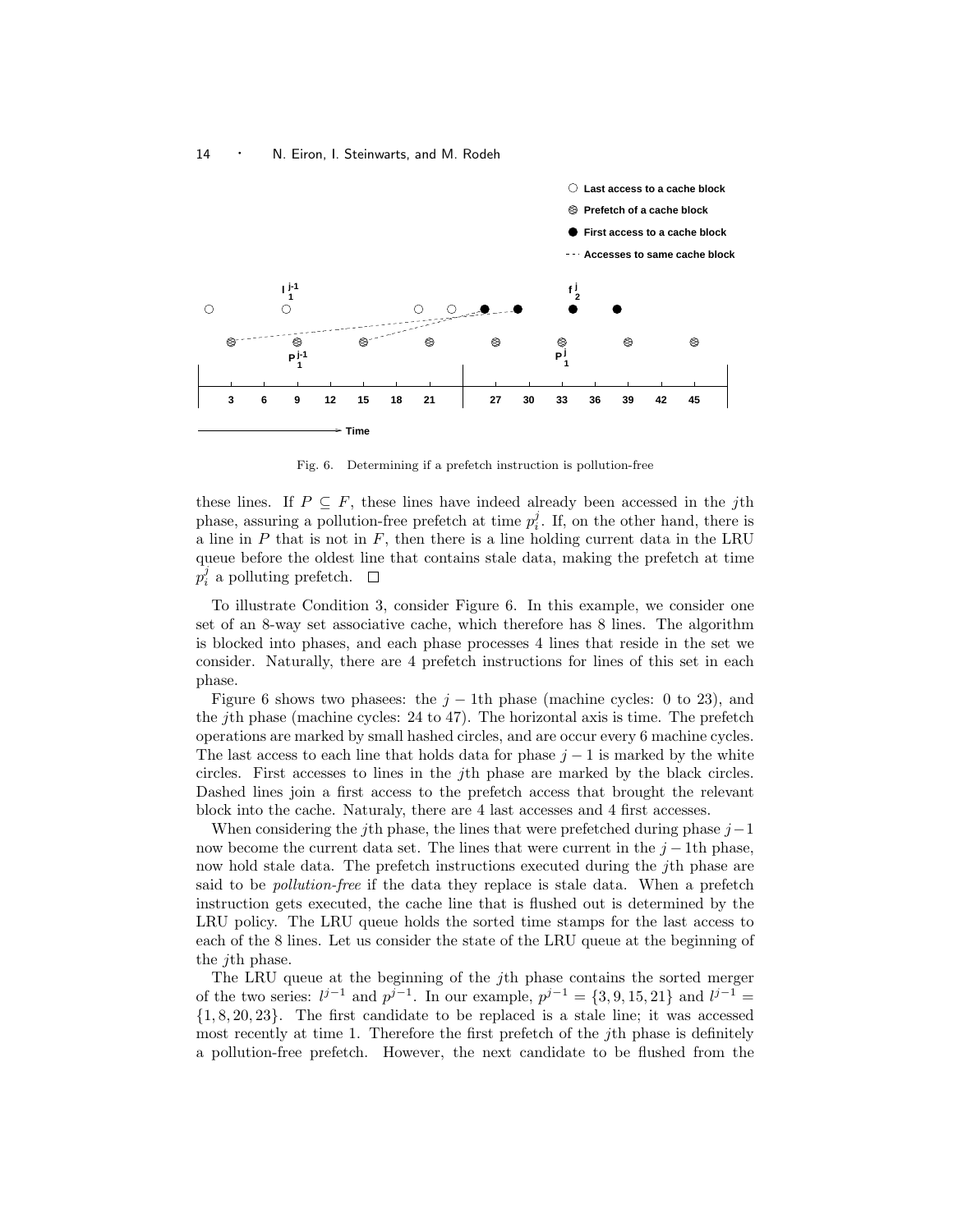cache is a relevant line whose time-stamp is 3. Luckily, the second first-access in the jth phase (at time 29), to the line that was prefetched at time 3, moves the line far behind the stale lines, to the back of the LRU queue. In our example  $f^j = \{26, 29, 34, 38\}.$ 

Consider the second prefetch instruction of the jth phase, at time  $p_1^j = 33$ , assuming that all preceding prefetch instructions were pollution-free. To determine if this new prefetch is pollution-free, we need to examine the LRU queue at time 33. At that point in time, one prefetch instruction has already been executed (as  $i = 1$ ). Since the preceding prefetch is assumed to be pollution-free, it flushed the oldest stale line from the cache set. This line is the one that was accessed at time  $l_0^{j-1}$ . The oldest stale data line that remains in the cache is therefore the line accessed at time  $l_1^{j-1}$ . To make sure that the second prefetch of the jth phase is pollution-free we must check that all prefetches of the  $j-1$ th phase that occurred before time  $l_1^{j-1}$  have been touched in the *j*th phase before time  $p_1^j$ . As seen from the figure, there is one prefetch before time  $l_1^{j-1}$  (as  $s = 1$ ) and there are two first accesses before time  $p_1^j$  (as  $r = 2$ ). The prefetch instruction accessed the line that makes up the set  $P$ , while the two first accesses access the lines that make up the set  $F$ . As demonstrated by the dashed lines in the figure, these first accesses indeed contain references to the line in P (that is,  $P \subseteq F$ ). Therefore the prefetch at time  $p_1^j$  replaces the stale line that was last accessed at time  $l_1^{j-1}$ , and is thus pollution-free.

#### 5. IMPLEMENTATION

To experiment with our approach, we implemented our matrix multiplication algorithm for both single and double precision square matrices. The target platform was a 133MHz PowerPC 604 based IBM RS/6000 43P Model 7248 workstation. The algorithm was implemented in C and was compiled using the IBM XL-C compiler [Stewart 1994]. Where necessary, hand-tuning of the resulting machine code was carried out. To gauge the performance improvements over known techniques, we compared our results to IBM's Engineering Scientific Subroutine Library (ESSL) [IBM Corp. 1997], which is the state of the art implementation of BLAS provided by IBM for this platform.

The version of ESSL we used was specificaly optimized for PowerPC 604 based IBM RS/6000 workstations. According to Gustavson [Gustavson 1998], ESSL is written in Fortran, with some hand-tuned assembly code<sup>5</sup>. ESSL implements most of the known cache related optimizations, including: off-line copying, software prefetching, and tiling at the register, L1 cache, and L2 cache levels. Hence, ESSL may be considered as a formidable banchmark.

## 5.1 Platform Description

The PowerPC 604 [IBM Microelectronics and Motorola Inc. 1994] is a superscalar, super-pipelined RISC processor. The CPU contains one floating point unit (FPU) and one load-store unit (LSU). It has 32 architectural floating point registers and 32 architectural integer registers. The processor has a 16KB on-chip instruction cache

<sup>5</sup>ESSL also utilizes the fma instruction in its matrix multiplication functions. See Section 5.1 below for details on this machine instruction.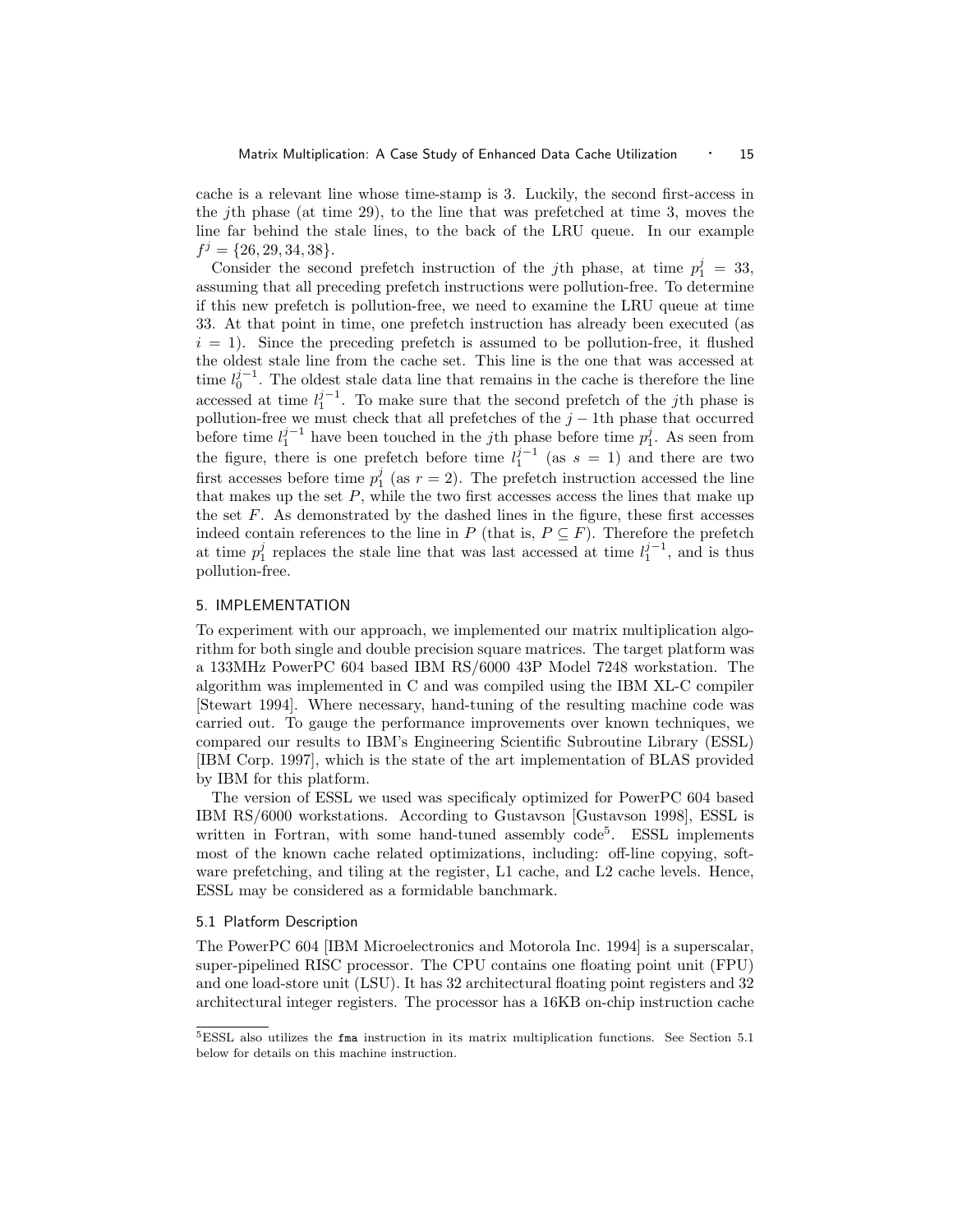and a separate 16KB on-chip data cache  $(C = 16384)$ . Both caches are *physically* indexed, four-way set associative  $(K = 4)$ , and have a line size of 32 bytes  $(L = 32)$ . The write policy for the on-chip data cache is copy-back and the replacement policy is LRU. Access to the cache is done via non-blocking load/store instructions. Note that the PowerPC 604 processor adheres to all of the assumptions of our machine model, except for the use of a physically indexed L1 data cache.

In addition to the L1 cache the machine has an off-chip L2 directly mapped and physically indexed, unified cache of size 512KB. The line size of the L2 cache is 32 bytes. The L2 cache controller implements full inclusion of both on-chip L1 caches. Note that this L2 cache design contradicts our assumption that slower caches do not interfere with the replacement policy of the L1 cache.

The AIX operating system uses the PowerPC 604's MMU to implement demand paged virtual memory. The MMU manages two separate TLBs – one for instruction access, and the second for data access. Each TLB contains 128 entries and is twoway set associative. The page size is 4KB, the same as the size of a way of the L1 data cache. This allows us to ignore the page-number part of the virtual address when mapping data to the L1 cache, making the distinction between physically and virtually indexed caches irrelevant.

To complete the picture, let us now examine the features of the PowerPC 604 instructions, which are relevant to our work. The PowerPC architecture supports a floating point multiply-add (fma) instruction which performs two floating point operations: a multiplication and an addition. This instruction has four register operands and performs the following calculation:  $fp1 \leftarrow fp2-fp3+fp4$ . The pipelined structure of the PowerPC CPU supports issuing one independent floating point instruction in every cycle. The usage of the fma instruction is most appropriate for matrix multiplication, since it allows the PowerPC 604 to complete two floating point operations in every cycle. Thus, the IBM RS/6000 43P Model 7248 may achieve, theoreticaly, throughput of up to  $2 \cdot 133 MHz = 266$  MFLOPS. By implementing the tile multiplication code using fma instructions that use the FPU while loads and stores execute in parallel in the LSU, we assume that the value of W (the amount of work for a single tile multiplication phase) is roughly equal to  $P_1P_2P_3$ machine cycles.

Floating point load instructions that hit in the on-chip L1 data cache usually complete in 3 cycles. Since the L1 data cache access is pipelined, one load/store instruction may complete in every cycle.

A load instruction that misses the L1 data cache but hits in the L2 data cache completes in approximately 20 cycles. A load instruction that misses both caches takes roughly 80 cycles (we therefore assume that  $M = 80$ ). While the PowerPC 604 may have up to four outstanding load/store instructions, memory access is not pipelined.

As far as prefetching is concerned, the PowerPC 604 supports a special Data Cache Block Touch (dcbt) instruction that fetches the cache line which corresponds to its virtual effective address (VEA) into the cache. This instruction was designed to implement non-faulting software prefetching, as is frequently recommended for use in compile-time algorithms [Hennessy and Patterson 1996, Chapter 5]. Heuristic prefetching, the common approach to use prefetching, may cause faults or exceptions that severely degrade performance. Therefore, the common approach is to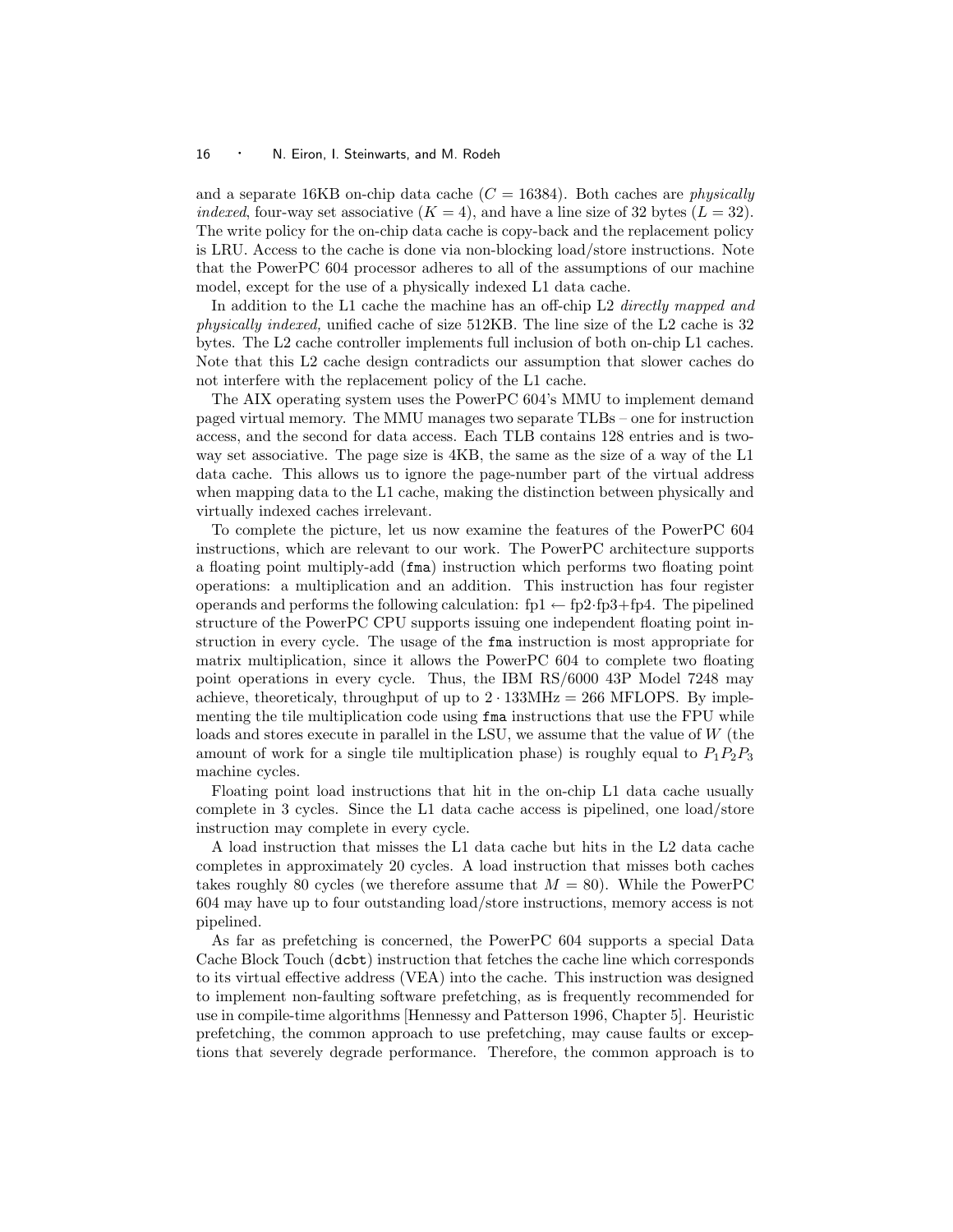avoid prefetching when a fault or exception would result.

While our algorithm could have used the dcbt instruction, we decided to use a standard non-blocking register load instruction instead, for the following reasons:

- (1) The dcbt instruction does not take any action if the VEA causes a TLB miss. Had we used the dcbt instruction, we would have lost the confidence that a data item that was prefetched was actually brought into the data cache. Moreover, in our algorithm, most TLB misses occur while prefetching data, and not while actually loading it for immediate use.
- (2) The dcbt instruction format requires two general purpose registers as operands to calculate the VEA of the data to fetch (dcbt rA,rB), unlike the single register and a constant offset used by standard floating point load instructions (for example, lfs frD,  $d(rA)$ ). Therefore, dcbt requires a different way of calculating the address to be fetched, thus increasing the overhead of prefetching. In addition, the use of dcbt increases register pressure, to which our implementation is especially sensitive, since loops are unrolled as long as registers are available.
- (3) The XL-C compiler does not provide a source language feature that triggers the generation of dcbt instructions. Had we used it, we would have had to use assembly language to program both the dcbt instruction itself and the associated address calculations. On the other hand, C allows the use of volatile pointers to force the compiler to generate a load instruction ahead of time (namely, a prefetch), without using the dcbt instruction.

#### 5.2 Implementation Details

In this section, we describe our single and double precision implementations. For single precision data we implement in full the matrix multiplication algorithm described in Section 4. For double precision data, the requirements from the memory subsystem, both in terms of bandwidth and of size, are doubled. As a consequence, we were not able to implement our algorithm in full. Instead, we present a partial implementation that hides most, but not all, of the memory latency. However, the two implementations are very similar in nature. In the following sections we describe in detail the single precision implementation. For the double precision implementation, the obstacles that prevented us from implementing the algorithm in full are explained, as is our variant that maximizes performance under these conditions.

As described in Section 4.1, when breaking up matrix multiplication into phases, the algorithm designer can sequence the phases to maximize tile reuse. Since our target platform suffers from high memory latency, we indeed took advantage of this observation. In particular, we chose to reuse every  $C$ -tile in every  $N/P_2$  consecutive phases before replacing it.

5.2.1 Single Precision Implementation. For the single precision implementation, we chose the following values for the tile-size parameters:  $P_1 = P_3 = 32$  and  $P_2 = 16.$ 

PROPOSITION 1. For single precision implementation on the IBM RS/6000 43P Model 7248, the choice  $P_1 = P_3 = 32$  and  $P_2 = 16$  complies with both Equations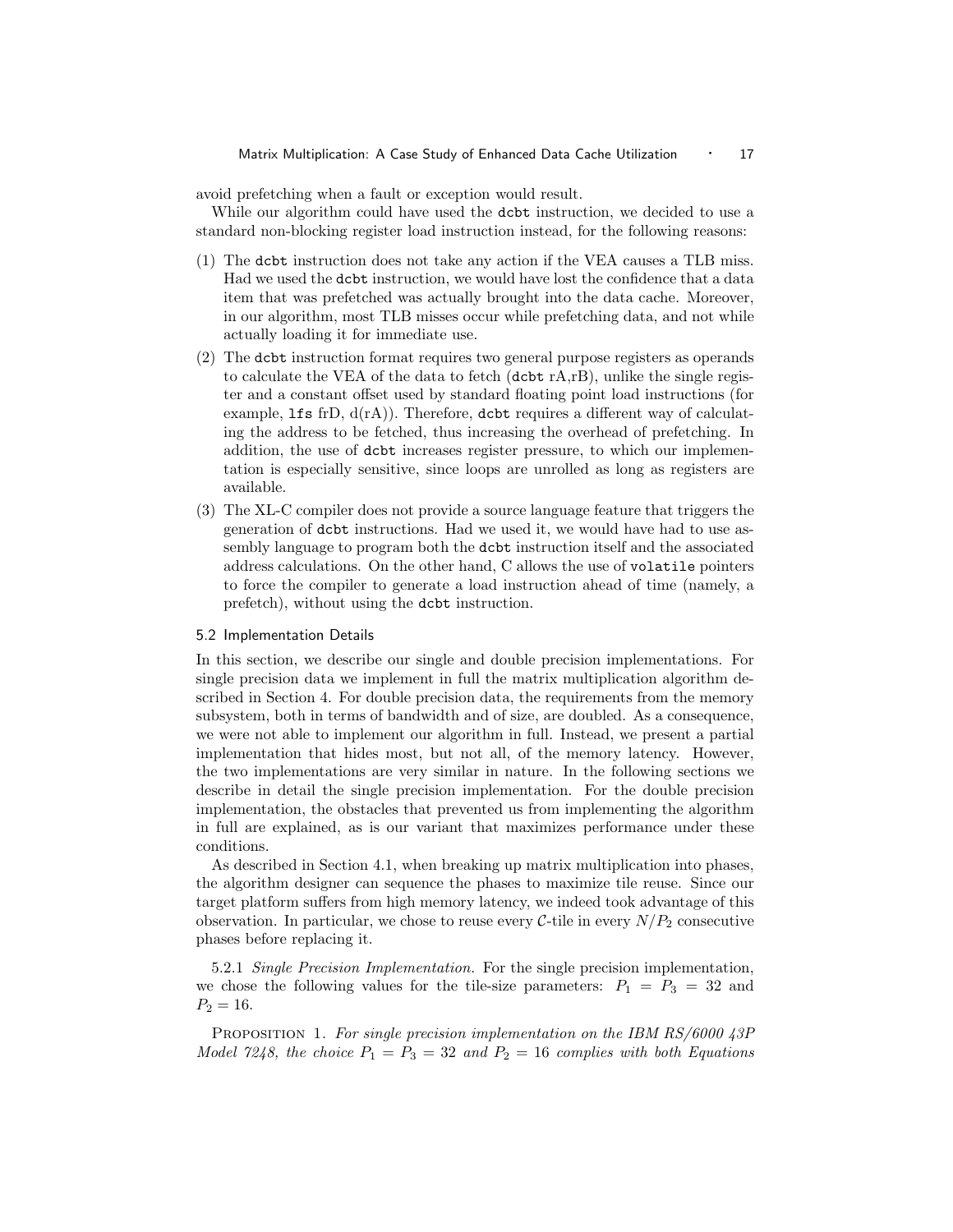```
struct Triplet {
        float A<sub>-tile</sub>[P_1][P_2];
        float C\text{-half1}[P_1][P_3/2];
        float B-tile[P_2][P_3];
        float C_hhalf2[P_1][P_3/2];
};
```
Fig. 7. Conflict free mapping

(2) and (3), assuming the input matrices are at least of size  $6 \times 6$ .

**PROOF.** Each  $\mathcal{A}$ -tile and each  $\mathcal{B}$ -tile has 512 elements (or 2KB in size), while each C-tile has 1024 elements (or 4KB in size). We see that a triplet has  $2KB +$  $2KB + 4KB = 8KB$ . Since the cache is 16KB in size, Equation (2) is satisfied.

The total amount of work per phase is  $W = P_1P_2P_3 = 32 \cdot 16 \cdot 32 = 16384$ . Plugging in Equation (3) the values for  $M$ ,  $P_1$ ,  $P_2$ ,  $P_3$ ,  $I$ , and  $L$ , we have:

$$
M\frac{I}{L}\cdot (P_1P_2+P_2P_3+2\frac{P_1P_2P_3}{N_2})=80\frac{4}{32}(512+512+2\frac{16384}{N})\leq 16384=W
$$

This inequality holds for all  $N \geq 16/3$ . Since we assume  $N \geq 6$ , Equation (3) is satisfied.  $\square$ 

When choosing to reuse  $\mathcal{C}\text{-}$ tiles the frequency of prefetches depends on N. Since N is an input parameter, prefetching data from  $\mathcal C$  at the correct frequency would have required the use of code that relatively often checks whether a prefetch should be executed. For efficiency reasons, we prefetch  $\mathcal C$  outside of the tile multiplication code, while prefetching of A- and B-tiles is done inside the inner-most loop. A- and B-tiles are prefetched at a constant rate of one prefetch instruction every 128 cycles. Data from  $\mathcal C$  is prefetched at a much slower rate.  $\mathcal C$  prefetches would not cause the code to stall on memory accesses, even though they are not precisely timed, since the processor allows up to 4 outstanding memory requests. This suffices because, even if we did one prefetch of  $\mathcal C$  for each prefetch from  $\mathcal A$  and  $\mathcal B$ , we would have had 3 prefetch instructions executed in 256 cycles, which leaves more than 80 cycles per instruction.

To allow conflict-free mapping of two tile triplets into the cache, the matrices are first copied into a page-aligned array of the Triplet structure, shown in Figure 7.

PROPOSITION 2. For single precision implementation on the IBM RS/6000 43P Model 7248, copying the tiles of the three matrices to a page-aligned array of the Triplet structure satisfies Condition 1.

PROOF. The array is page-aligned, each structure is exactly the size of two pages, and the page size is the same as the L1 way size. This implies that every  $\mathcal{A}$ -tile is mapped into sets 0 to 63 of the cache, exactly once, and so is every  $\beta$ -tile. For sets 64 to 127 of the cache, there are two blocks of each  $C$ -tile mapped into each set. As the cache is 4-way set associative, Condition 1 is satisfied, allowing the simultaneous mapping of any two triplets of tiles into the cache.  $\Box$ 

To implement the tile multiplication code, we used tiling at the register level. We divided B-tiles into sub-tiles of size  $4 \times 4$  elements each. A- and C-tiles are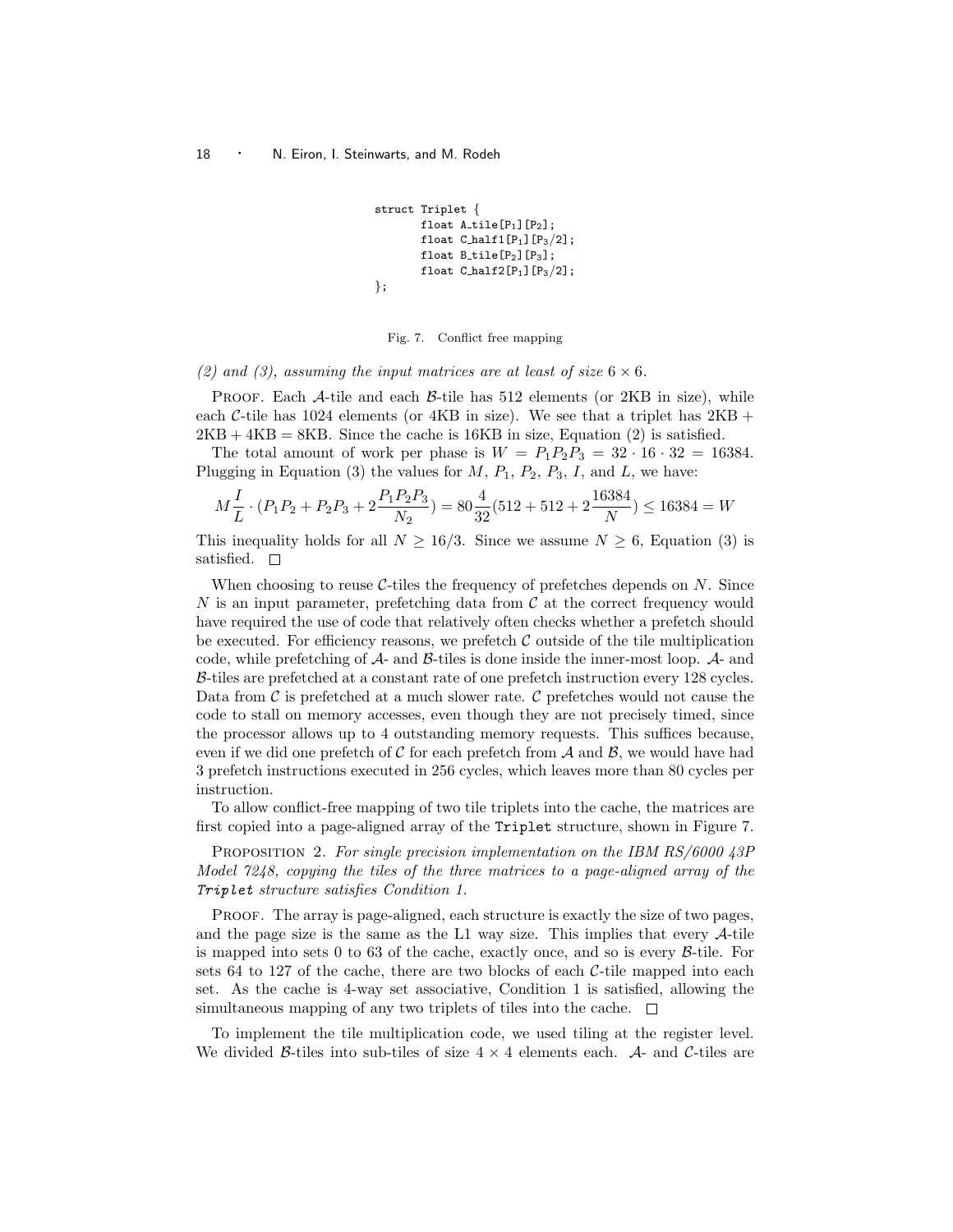divided accordingly into vertical stripes. In our inner-most loops we load a single sub-tile of  $\beta$  into 16 registers and then traverse a 4-element wide vertical stripe of both  $A$  and  $C$ . In each iteration, we multiply four elements of  $A$  by a sub-tile of  $\beta$ , while updating four elements of  $\beta$ , totaling 16 scalar multiplications This inner-most loop is unrolled to allow prefetching of  $A$ - and  $B$ -tiles without using conditional constructs.

Mapping of elements within the tile storage area is designed such that first access made by the tile multiplication code occur in increasing address order.  $\mathcal A$  and  $\mathcal C$ tiles are copied in vertical stripes, four elements wide. Each such 4-element sub-row occupies consecutive memory addresses, and these sub-rows are ordered in columnmajor order. B-tiles are copied such that every sub-tile of size  $4 \times 4$  occupies a contiguous area of memory. These sub-tiles are again arranged in column-major order within the tile.

Prefetches are carried out according to the tiles' layout in memory. The prefetches of  $A$  and  $B$  are interleaved within the unrolled inner-most loop; one from  $A$  and then one from  $\beta$ . Prefetches for the two halves of  $\beta$  are interleaved, with each half accessed in increasing address order. Every block is prefetched only once, satisfying Condition 2.

# PROPOSITION 3. For single precision implementation on the IBM RS/6000 43P Model 7248, our implementation complies with Condition 3.

**PROOF.** Our tile multiplication code loads a complete line of  $\beta$  into registers, operates on the registers, and never access that same line again within this tile multiplication phase. Thus every line of the  $\beta$ -tile is touched only once during a phase, making the first access within a phase the last one. Since prefetching also touches each line in the  $\beta$ -tile exactly once, the number of prefetches from a  $\beta$ -tile is the same as the number of accesses to the current  $\mathcal{B}\text{-tile}$ . Note that both access patterns are in consecutive, increasing set indices order. The lines of  $A$  are also prefetched in the order of their set indices and at the same frequency as the lines of B. Our code is arranged so that each prefetch of a line of  $A$  and  $B$  follows the single access to the corresponding  $\beta$ -line in the current data set. This implies that the line of  $A$  that resides in the same set as a certain line of  $B$  is prefetched only after that line of  $\beta$  is used in the current phase. The  $\mathcal{A}$ -tile is also traversed in the order of memory addresses, but at a rate that is 8 times greater than the rate at which prefetches are done (each element of A-tile is accessed 8 times during a phase when multiplied by elements from each of the  $8$  sub-tile columns of the  $\beta$ -tile). Hence, when a prefetch occurs (whether it is for data from  $\mathcal A$  or from  $\mathcal B$ ), the first accesses to the current data (both from  $A$  and from  $B$ ) that reside in the same set have already occurred. In the terminology of Condition 3, this means that  $f_i^j < p_0^j$  for all j and i. Hence, we have for all m that  $f_m^j \leq p_i^j$ , both when prefetching the data from  $A$  and when prefetching the data from  $B$ , and therefore both prefetches are pollution-free by the first case in Condition 3.

As far as prefetching C-tiles, our implementation complies with Condition 3, when examining a sequence of tile multiplication phases through which a single C-tile is used. Condition 3 trivially holds (i.e., no value of  $r$  exists for any prefetch instruction  $p_i$ ), since C prefetching is carried out outside of the tile multiplication code. During the first tile multiplication in a sequence that uses a specific  $C$ -tile,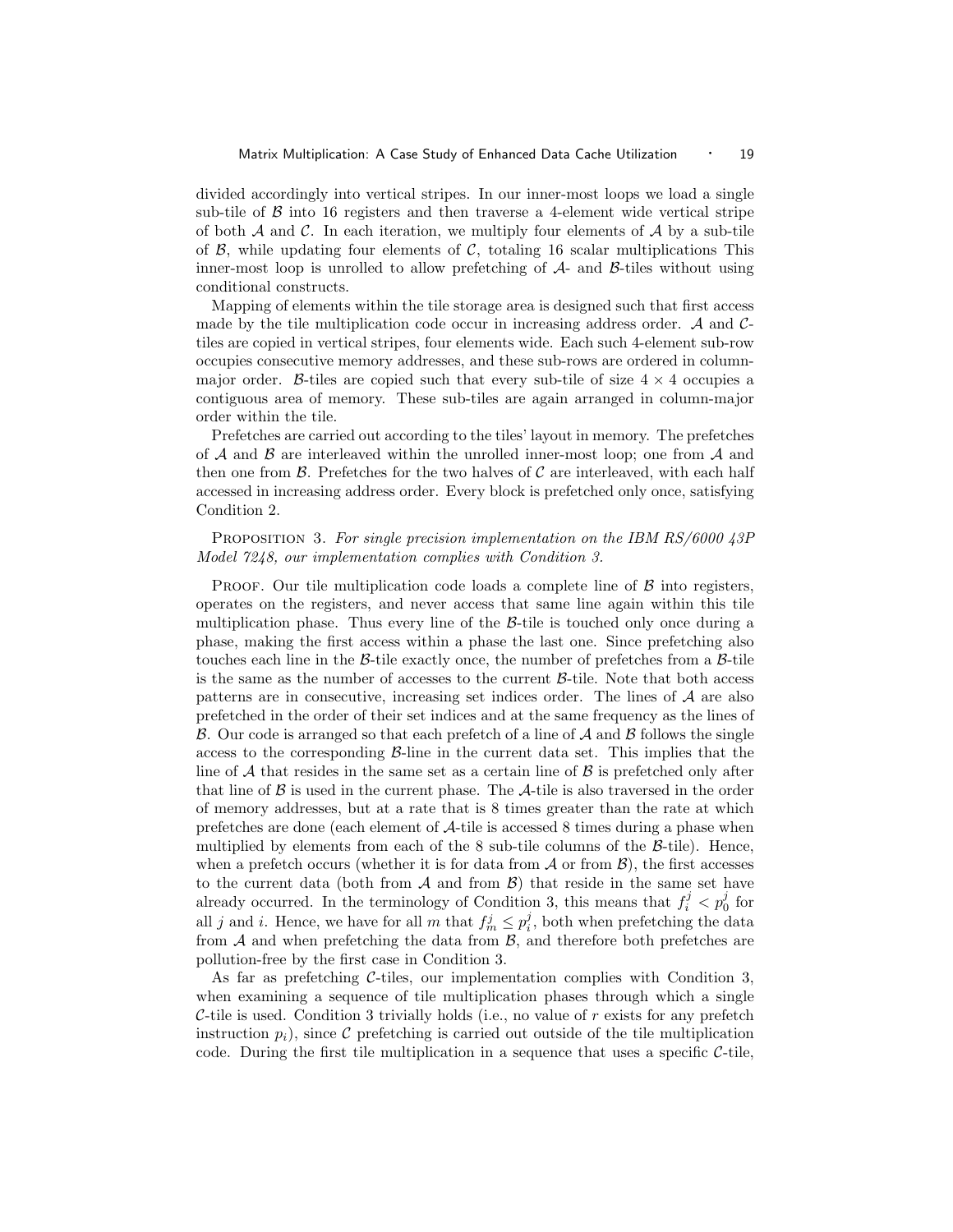the complete C-tile is accessed. Therefore, all first accesses precede any prefetch of data that is mapped to the same cache set, or, in the terminology of Condition 3,  $f_1^j < p_0^j$  for all j (there are two blocks of a single C-tiles mapped to each set, and therefore the last first access is numbered 1).  $\Box$ 

5.2.2 Double Precision Implementation. For double precision matrix multiplication, the bandwidth requirements are higher by a factor of 2 as compared to single precision matrix multiplication. In addition, the space taken up in the cache is also doubled. This aggravates the problem of hiding the memory latency. Even if we forgo prefetching of  $C$ -tiles all together, we still have to comply with the following condition, derived from Equation (3):

$$
M\frac{I}{L}(P_1P_2 + P_2P_3) \le P_1P_2P_3 = W
$$

or:

$$
\frac{P_1+P_3}{P_1P_3}\leq \frac{L}{MI}.
$$

To make the left hand side as small as possible, assuming we fix the value of  $P_1P_3$ , we should take  $P_1 = P_3$ . Note that  $I \cdot P_1 P_3$  is exactly the size of a C-tile. Therefore, making  $P_1P_3$  larger will increase the portion of the cache consumed by the C-tiles. For  $P_1 = P_3 = 32$ , a single C-tile already occupies 8KB, which is half the total cache size of the PowerPC 604, leaving only at most 2KB for a single tile of A or B. This implies<sup>6</sup> that  $P_2$  cannot be greater than 8. As shown below, even with this choice of parameters, we have only 64 cycles between two prefetch instructions; this is not enough for completely hiding the memory latency associated with accesses to  $A$  and  $B$ . Therefore, the timing constraints do not allow prefetching  $C$ -tiles. Moreover there is no room in the cache for a second  $C$ -tile.

In view of the above, for the double precision implementation, we choose the following values for the tile size parameters:  $P_1 = P_3 = 32$  and  $P_2 = 8$ . Given these tile parameters, each  $\mathcal{A}$ -tile and each  $\mathcal{B}$ -tile is 256 elements (or 2KB) in size, while each  $C$ -tile is 1024 elements (or 8KB) in size. Since we only prefetch  $A$ - and B-tiles, the cache should be capable of holding two pairs of tiles from  $\mathcal A$  and  $\mathcal B$  in addition to the current  $C$ -tile. The total amount of space taken up in the cache is therefore exactly 16KB.

The total amount of work per phase is  $W = P_1 P_2 P_3 = 32 \cdot 8 \cdot 32 = 8192$ . During this time we prefetch one  $A$ -tile and one  $B$ -tile, totaling:

$$
\frac{I}{L}(P_1P_2 + P_2P_3) = \frac{8}{32}(256 + 256) = 128
$$

cache lines. This means that a prefetch instruction should be executed once every  $8192/128 = 64$  cycles. The prefetch instructions for A- and B-tiles are interleaved in the tile multiplication code. As we have  $M = 80$  for this machine, memory latencies are not completely hidden, and sub-optimal performance will result (see Section 5.3 for a discussion of the performance penalties).

<sup>&</sup>lt;sup>6</sup>We restrict ourselves to values of  $P_1$ ,  $P_2$  and  $P_3$  that are powers of 2 to make our pointer arithmetic more efficient.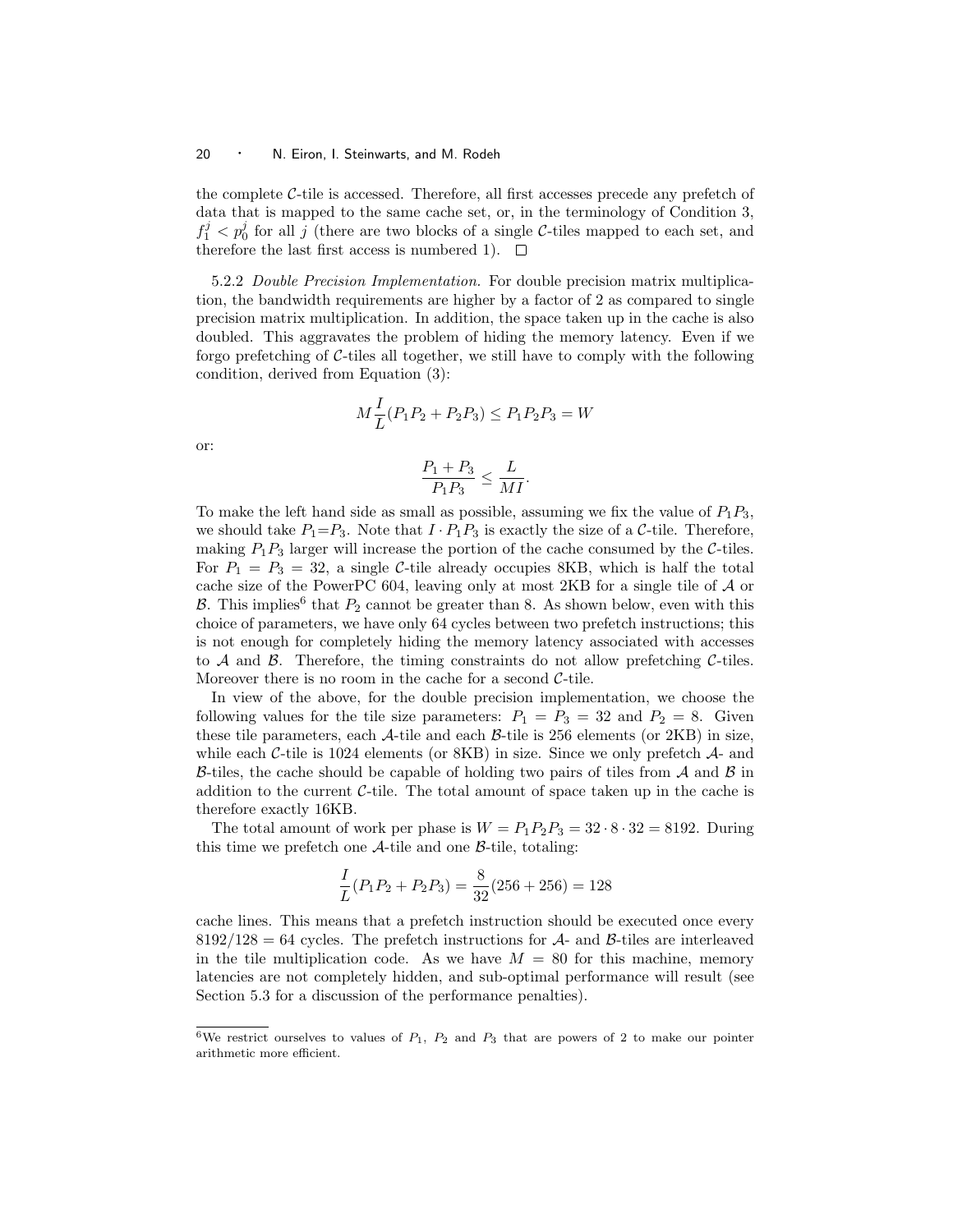To provide partial remedy to the performance penalty observed in the double precision case, we have developed a variant that departs from our generic cacheaware matrix multiplication algorithm. We take advantage of the fact that  $\mathcal C$  is used for output only, and therefore the initial values of  $\mathcal C$  are all zeros. We therefore use a single memory buffer to hold  $C$ -tiles, which is always resident in the cache. Whenever a new C-tile is required, the old one is saved into the original  $\mathcal C$  matrix and the buffer is cleared. By using a single, cache-resident, buffer to hold  $C$ -tiles, we compensate for our inability to prefetch the data from  $C$ . However, since the  $L1$  cache uses allocate on write policy, copying back of the  $C$ -tiles allocates cache lines to hold the modified data of the  $\mathcal C$  matrix. This allocation may cause flushing of prefetched data from  $\mathcal{A}$ - and  $\mathcal{B}$ -tiles that is intended for use in the next tile multiplication phase. Since the combined size of an  $\mathcal{A}$ -tile and of a  $\mathcal{B}$ -tile is only  $4KB$ , compared to  $8KB$  for a single C-tile, the saving of delays for access to C-tiles is advantageous.

## 5.3 Results

5.3.1 Double Precision. Figure 8 (a) shows the performance in MFLOPS of our EDCU (Enhanced Data Cache Utilization) single  $C$ -buffer double precision matrix multiplication implementation vs. IBM's BLAS-3 (shown as ESSL). Figure 8 (b) shows the relative performance of these two implementations.

For double precision data we get the following average performance figures for the sizes of inputs we checked: IBM's ESSL implementation achieves 115 MFLOPS, our standard implementation achieves 130 MFLOPS, and our single  $C$ -buffer implementation achieves 140.8 MFLOPS, a 21.5% average advantage over ESSL. Another feature of our algorithm that can be clearly seen from Figure 8 is that, performancewise, our design is less sensitive to changes in the size of the data in comparison to ESSL. The performance instability evident in ESSL allows the single  $C$ -buffer implementation to outperform the ESSL implementation by up to 31.8% on some double precision matrices. By running our implementation with the prefetching instructions removed, we see that prefetching alone contributes 12–15% of the total performance gain. The contribution of the other techniques we used (tiling, copying, etc.) is not easy to measure directly, and is beyond the scope of this work.

5.3.2 Single Precision. For single precision data, the tile sizes we use are sufficient to allow prefetching of all the required data. However, the memory bandwidth is not taxed as heavily in the single precision implementation, as it is in the double precision implementation, and so the potential for performance improvement via memory latency hiding is smaller. This is clearly demonstrated by the performance achieved by the naive 3-loop  $O(N^3)$  matrix multiplication algorithm. While for double precision data the naive 3-loop implementation achieves only 13.6 MFLOPS on average, allowing us to achieve a 935% performance increase over it, its performance is almost doubled to 23.7 MFLOPS on average for single precision numbers. For the single precision implementation, we got the following average performance figures for the sizes of input we checked: IBM's ESSL implementation achieves 154.9 MFLOPS while our EDCU implementation achieves 165.5 MFLOPS, a 7% average increase over ESSL, and up to 13% for some single precision matrices.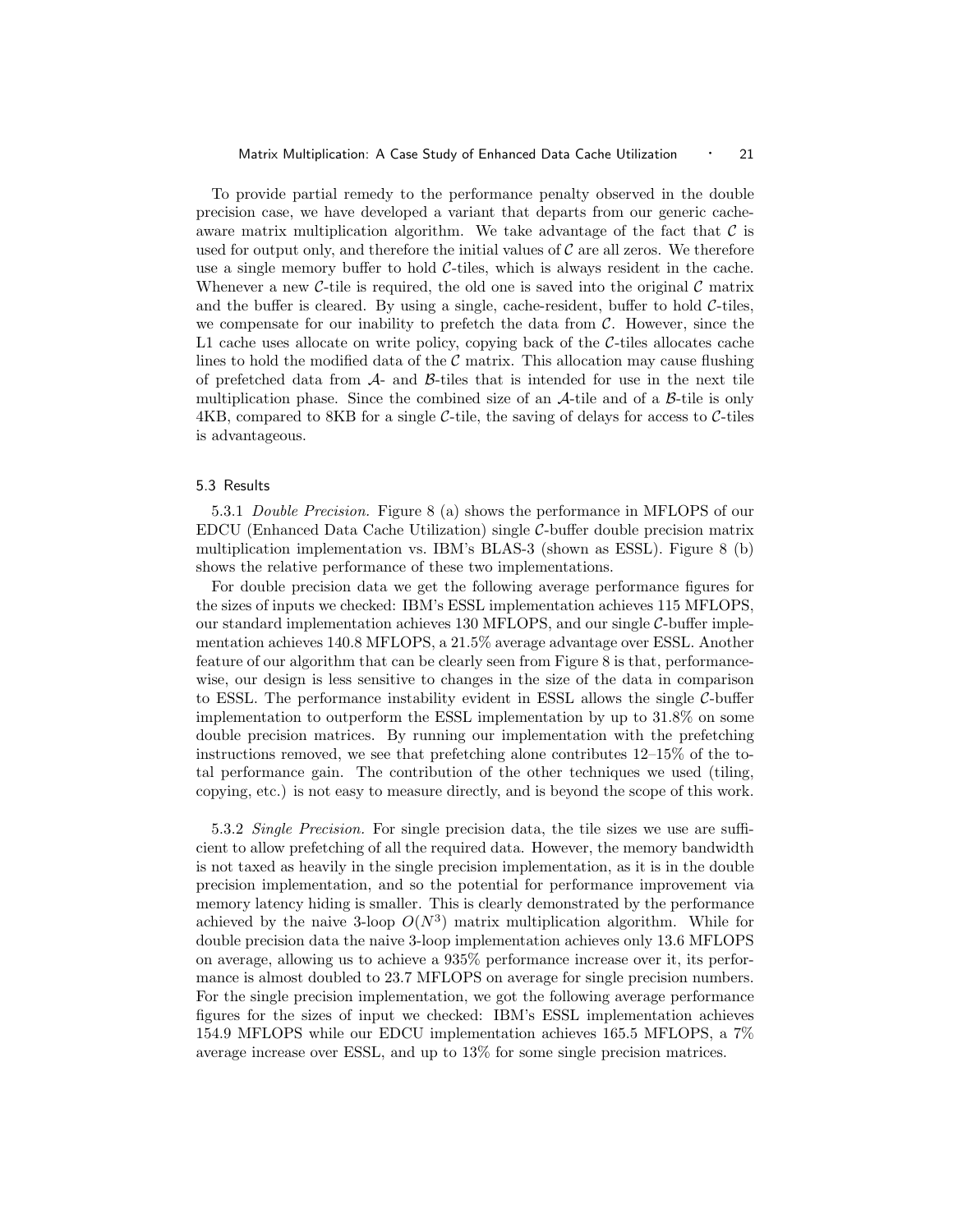

Fig. 8. Performance of double precision matrix multiplication on the RS/6000 43P Model 7248: (a) In MFLOPS and percentage of theoretical peak, (b) Relative to ESSL

5.3.3 Analysis. The main reasons for not reaching the full potential of the CPU are related to the specific machine which does not allow a complete implementation of our algorithm. First, the machine has a relatively small L1 cache, when considering its relatively high memory latencies. Our double precision implementation could not prefetch the C-tile, forcing us to use instead, a single  $\mathcal C$  buffer that is copied back on every  $N/P_2$  tile multiplication phases. The copy back operation pollutes the cache, causing delays in subsequent accesses to A- and B-tiles. In addition, since the tile sizes we use allow only 64 cycles between prefetch instructions, we cannot fully hide memory latency, which is as high as 80 cycles. As a consequence, the tile multiplication code of the double precision implementation is prolonged by roughly 25% (the difference between 80 and 64). Second, the direct mapped L2 cache forces a full inclusion policy on the instruction and data L1 caches. Therefore, some data may be flushed out of the L1 cache because of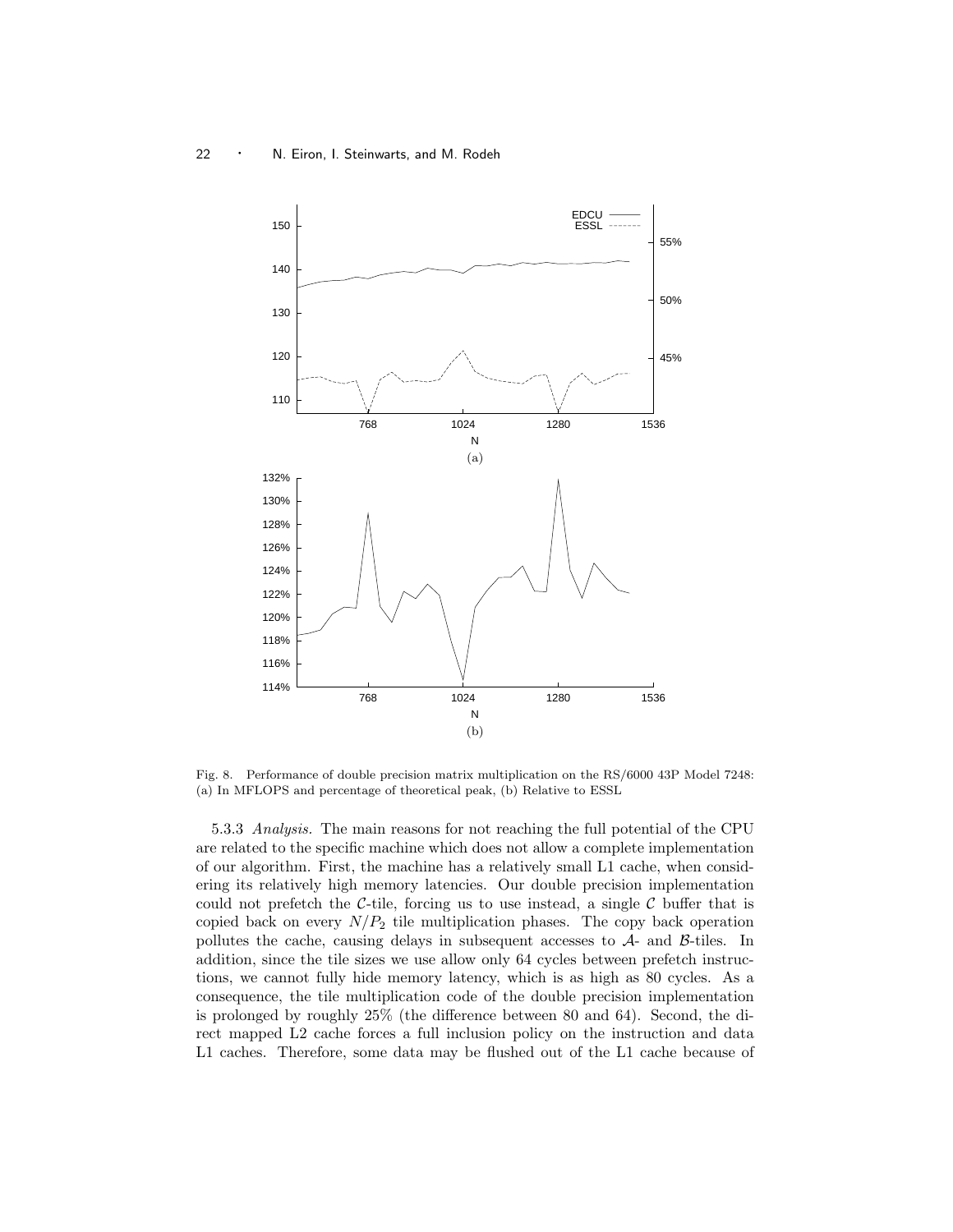

Fig. 9. Performance of single precision matrix multiplication on the RS/6000 43P Model 7248: (a) In MFLOPS and percentage of theoretical peak, (b) Relative to ESSL

conflicts in the L2 cache, which may even result from instruction access. Third, as noted in Section 4.2, before engaging in the actual multiplication process, we copy our input matrices into an array of interleaved tiles. For the sake of simplicity, we chose to carry these copying operations off-line. These copying operations take time and our measurements indicate that the overhead for the input sizes we used is at least 14% of the peak for double precision data. Clearly, since this overhead is  $O(N^2)$  its relative influence on performance diminishes as the size of the data increases. We have also estimated the overhead of the control constructs of the two inner most loops to be roughly 5%, for both the single precision and the double precision implementations. Outer loops contribute even more overhead to the total running time of the implementation.

Last, but not least, one must bear in mind that the measurements we made were carried out under a general-purpose time sharing operating system. Context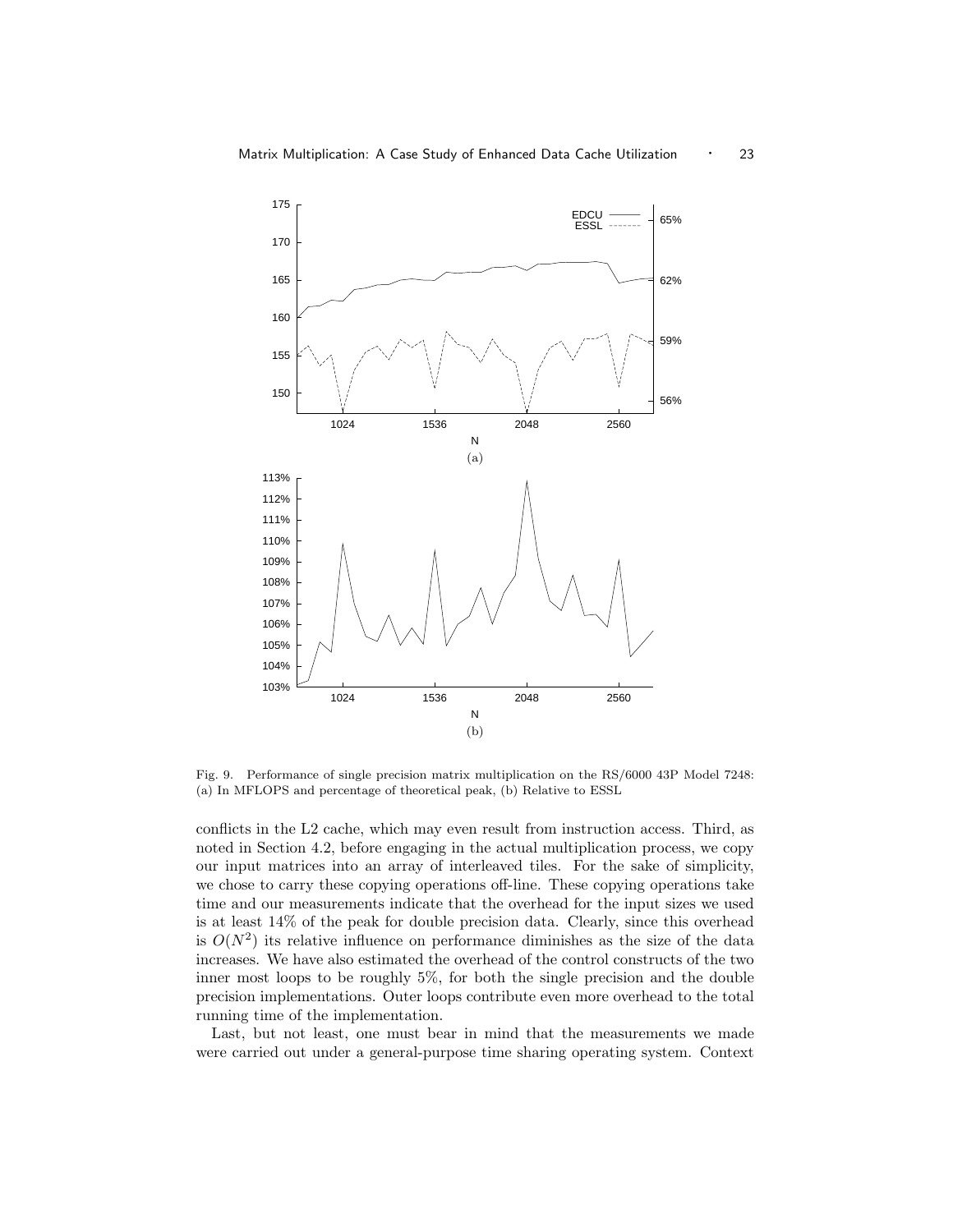switches, interrupt processing, page faults and other system activities contribute to the total running time of the implementation, even when measuring just CPU time, by causing pollution of the caches and the TLBs.

## 6. GENERIC GUIDELINES

In this section we present a generalization of the matrix multiplication algorithm described in Section 4. We generalize the algorithm to a set of conditions and guidelines that may be applied to a much wider class of compute intensive algorithms that use a large data set. Implementations that follow these guidelines allow processing of the input data set in a manner that does not suffer from memory latency, when running on architectures that comply with our abstract machine model.

## 6.1 Tolerating Capacity and Cold Start Misses

For the sake of this discussion we assume that the cache is fully associative. Again, we defer the discussion of other cache designs to the following subsection.

Consider an algorithm which runs in time  $f(D)$  to process a data set D of size D bytes. We impose the following requirements:

- —The algorithm may be broken into phases, such that the total running time of the algorithm remains  $f(D)$ .
- —Each phase of the algorithm accesses a subset  $\delta_i$  of the data.
- —Each of the subsets  $\delta_i$  occupies l cache lines.
- —Each phase modifies m lines out of the l lines it uses.
- $-$ Each phase executes in  $W$  cycles, assuming all memory accesses hit in the L1 data cache. Notice that W is a function of the size of  $\delta_i$ .

If

$$
M \cdot (l+m) \le W \tag{4}
$$

then a single phase runs long enough to allow us to prefetch all the data required by the next phase on time. Note that Equation  $(4)$  includes the term m that represents the system-bus transactions that will be executed in order to write the modified lines back into the lower levels of the memory hierarchy.

Assuming that the time complexity  $W$  of a single phase is super-linear in the size of its inputs, Equation (4) places a lower bound on the data size used in each phase, since, to satisfy the condition of Equation (4), we must have:

$$
M \le \frac{W}{l+m}
$$

Since  $l+m$  is clearly at most linear in l, we get a lower bound on  $W/l$ . Since W is super-linear in the size of the data, this equation holds for a sufficiently large value of l, and thus it imposes a lower bound on l.

To allow for latency-free computation during every phase, the cache must be large enough to simultaneously hold the data required in every phase as well as the data that will be used in the next phase. Therefore, we have the following requirement:

$$
2 \cdot l \le \frac{C}{L} \tag{5}
$$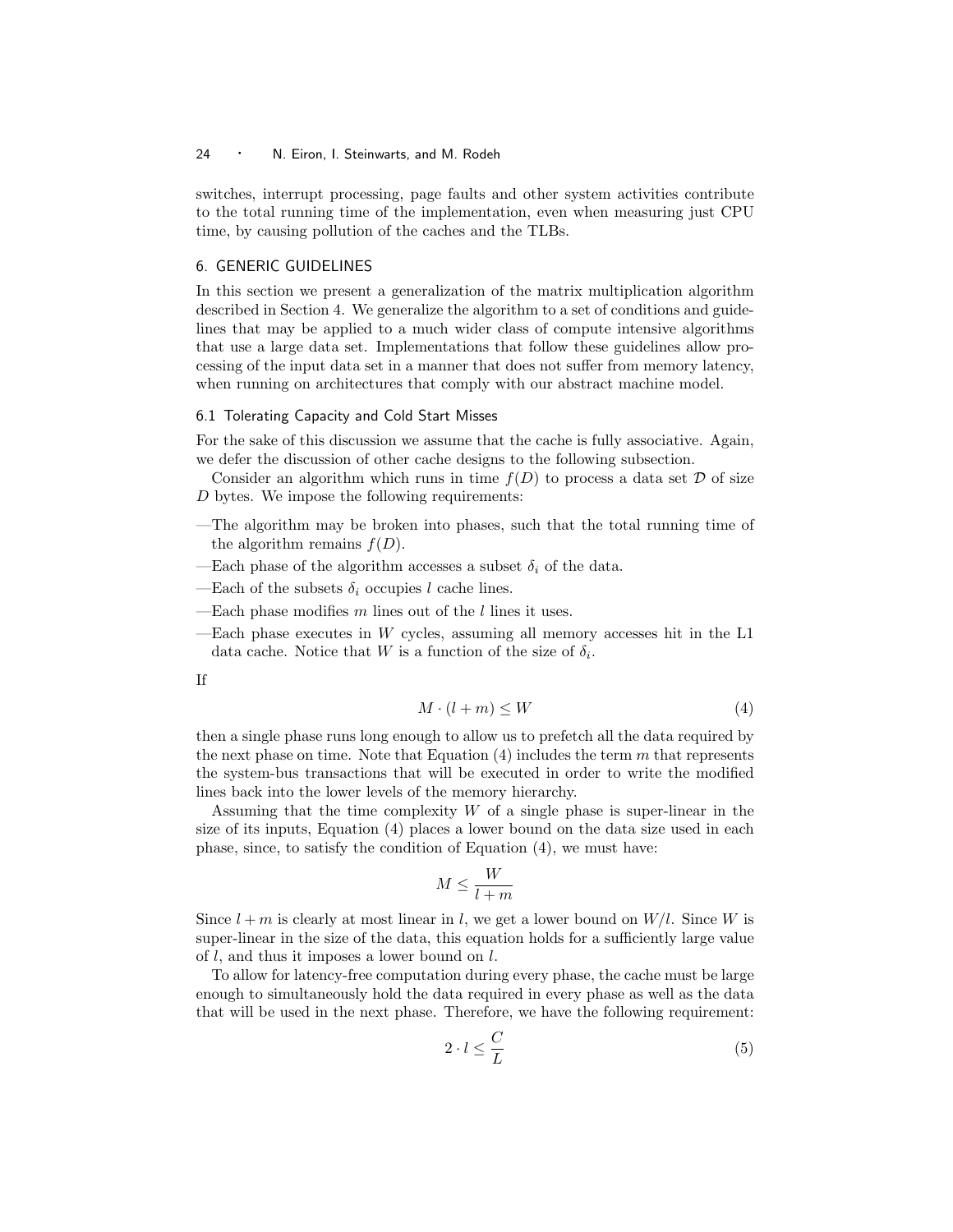This requirement places an upper bound on the size of the data set used by each phase.

Assuming that both (4) and (5) are met by the algorithm and the machine characteristics, we may resort to a blocked implementation. Prefetch instructions may be spread within each phase so that, if prefetching is pollution-free, all the data required for a phase is present in the L1 cache at the beginning of the phase. This allows us to completely eliminate capacity misses and hide all cold-start misses, provided that the cache is fully-associative.

In this discussion, we made the assumption that the data sets used by any two phases are disjoint. If this assumption may be relaxed then some of the phases will reuse data of previous phases, thereby reducing the load on the system-bus. This, of course, leads to a relaxation of Equation (4), analogous to Equation (3), that supports efficient implementations even when memory bandwidth is too low to satisfy Equation (4).

#### 6.2 Avoiding Cache Conflicts

We now consider cache designs that are not fully associative. When using a  $K$ -way set associative cache where K is even (otherwise use  $|K/2|$  instead of  $K/2$ ), the following condition allows any two data sets to be mapped into the cache simultaneously:

CONDITION 4. The data should be restructured so that each data set  $\delta_i$  occupies at most  $K/2$  lines in each cache set and at most l cache lines total, such that no more than m of them are modified in any phase.

This condition is sufficient but not necessary, since it is equivalent to having any two data sets fit in the cache, and not just two data sets used in consecutive phases.

Condition 4 does not apply to direct mapped caches. In general, for direct mapped caches, the data should be restructured such that for every phase  $i$ , the cache lines occupied by  $\delta_i$  and  $\delta_{i+1}$  are disjoint. While this can be achieved by copying each  $\delta_i$  to a pre-designated location, such copying involves considerable overhead. However, in many practical cases (see Subsection 4.2), by exploiting the internal structure of the phases' data sets and the code of the algorithm, mapping that allows conflict-free operation with direct-mapped caches can still be obtained with only moderate copying.

## 6.3 Avoiding Cache Pollution

Careful examination of the conditions on access patterns described in Section 4.3 shows that these conditions were not specific to the case of matrix multiplication. Theorem 1 and its proof may be applied, unchanged, even in the generalized setting.

#### 7. CONCLUSION

To achieve good performance, numeric algorithms should balance computation with data movement. We have presented a new cache-aware  $O(N^3)$  matrix multiplication algorithm. We have proved this algorithm to suffer no memory latency when running on an architecture that fits the assumptions of the machine model introduced. Furthermore, this algorithm uses only the smallest part of the cache that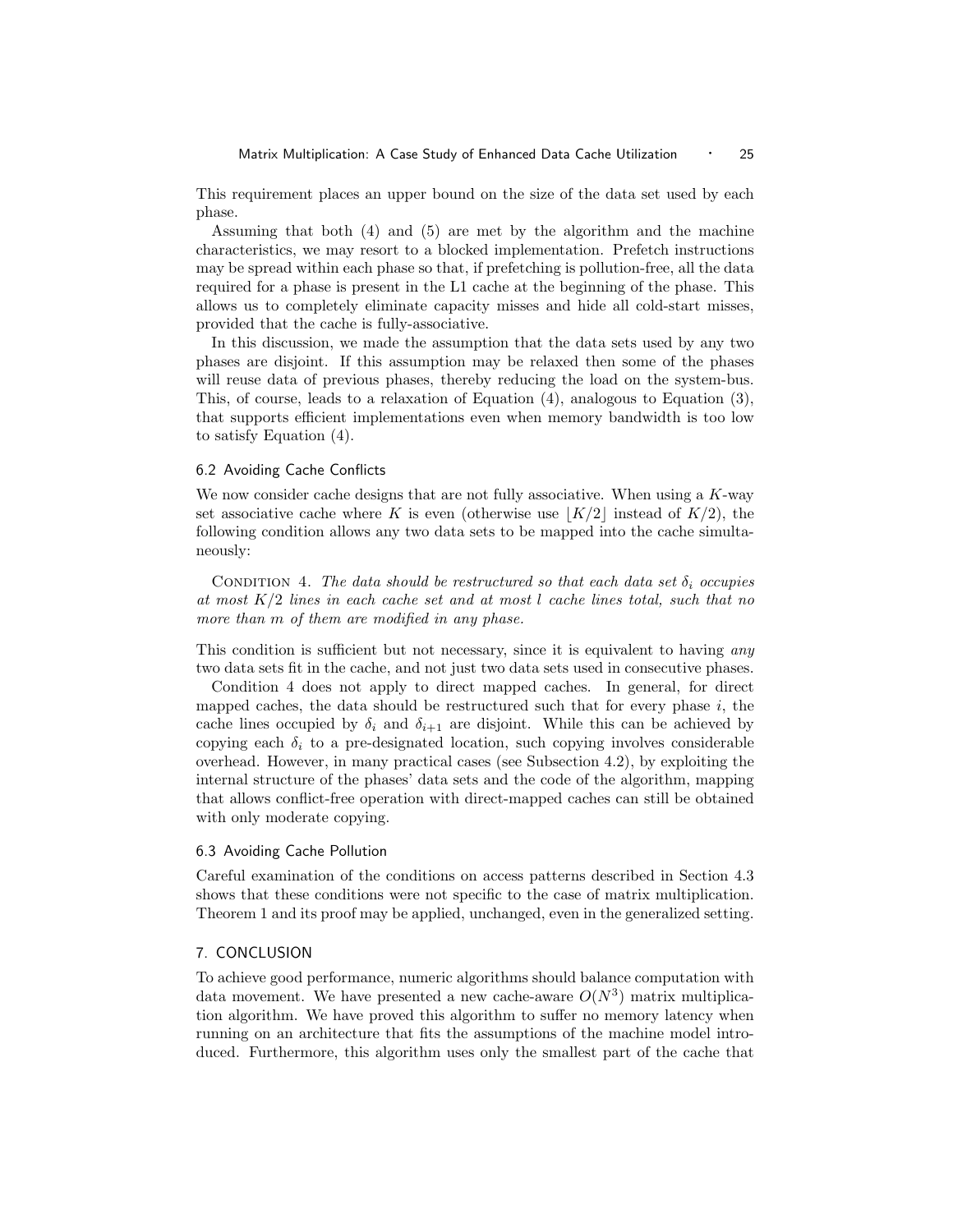can still balance the memory bandwidth. Using a larger cache than the minimum required will have no further impact on performance.

Our experiments show that, even for platforms that are not ideally suited for the suggested techniques, the implementation of the matrix multiplication algorithm we present is superior.

While the technique presented in this work was demonstrated for  $O(N^3)$  matrix multiplication, we also presented generic guidelines and conditions for cache-aware design of compute intensive algorithms, that promise latency-free operation. It is yet to be established in practice whether these guidelines may be effectively implemented on real-life architectures.

Insight regarding effective exploitation of contemporary memory hierarchies has been gained. We believe that some of our concepts may be embedded in compilers.

## ACKNOWLEDGMENTS

Many members of the IBM Haifa Research Lab helped us throughout this research. We are specifically indebted to David Bernstein for his helpful advice, that contributed greatly to this work.

#### **REFERENCES**

- Agarwal, R. C., Gustavson, F. G., and Zubair, M. 1994. Improving performance of linear algebra algorithms for dense matrices, using algorithmic prefetch. IBM J. of Research and Development 38, 3, 265–275.
- Callahan, D., Kennedy, K., and Porterfield, A. 1991a. The cache performance and optimizations of blocked algorithms. In Proceedings of ASPLOS'91 (1991), pp. 63–74.
- Callahan, D., Kennedy, K., and Porterfield, A. 1991b. Software prefetching. In Proceedings of ASPLOS'91 (1991), pp. 40–52.
- Digital Equipment Corp. 1998. 21164 Alpha Microprocessor Data Sheet. Digital Equipment Corp.
- Eiron, N., Rodeh, M., and Steinwarts, I. 1998. Matrix multiplication: A case study of algorithm engineering. In Proceedings of WAE'98 (August 1998), pp. 40–52. Max-Plank-Institut für Informatik.
- FARKAS, K. AND JOUPPI, N. 1994. Complexity/performance tradeoffs with non-blocking loads. In Proceedings of ISCA'94 (1994), pp. 211–222.
- Gustavson, F. G. 1998. Personal Communication.
- HENNESSY, J. L. AND PATTERSON, D. A. 1996. Computer Architecture: A Quantitive Approach (Second ed.). Morgan Kaufmann Publishers Inc.
- IBM Corp. 1997. IBM Engineering and Scientific Subroutine Library for AIX, Version 3 – Guide and Reference. IBM Corp.
- IBM Microelectronics and Motorola Inc. 1994. PowerPC 604 RISC Microprocessor User's Manual. IBM Microelectronics and Motorola Inc.
- Lam, M. S. 1988. Software pipelining: An effective technique for vliw machines. In Proceedings of SIGPLAN'88 (1988), pp. 318–328.
- LEE, J. H., LEE, M. Y., CHOI, S. U., AND PARK, M. S. 1994. Reducing cache conflicts in data cache prefetching. Computer Architecture News 22, 4, 71–77.
- Mowry, T. C. 1994. Tolerating Latency Through Software-Controlled Data Prefetching. Ph. D. thesis, Stanford University.
- MOWRY, T. C., LAM, M. S., AND GUPTA, A. 1992. Design and evaluation of a compiler algorithm for data prefetching. In Proceedings of ASPLOS'92 (1992), pp. 62–73.
- NAVARRO, J. J., GARCÍA-DIEGO, E., AND HERRERO, J. R. 1992. Data prefetching and multilevel blocking for linear algebra operations. In Proceedings of ICS'96 (1992), pp. 109–116.